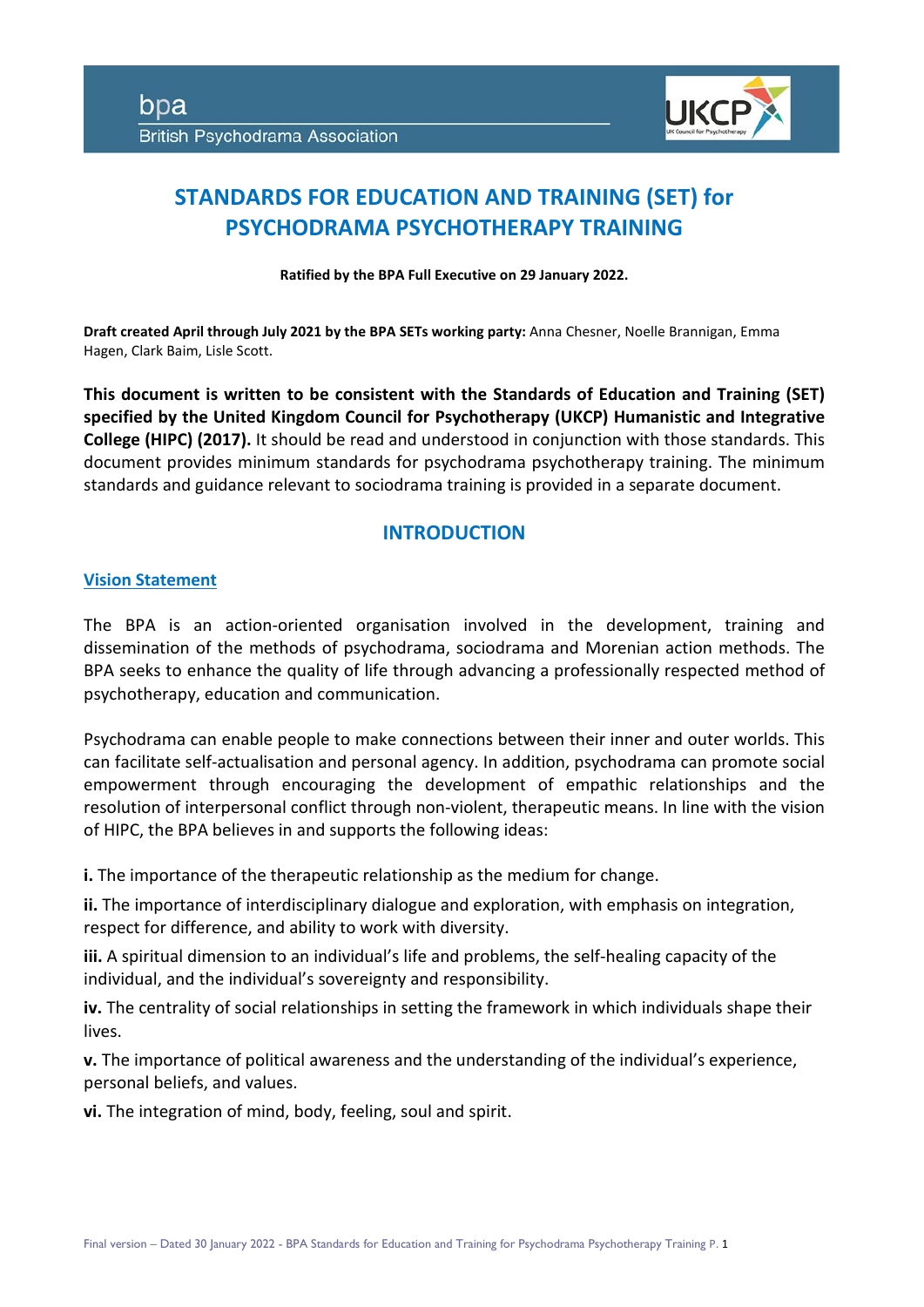#### **The Aims of the BPA are to**:

**i.** Promote the appreciation, status and development of psychodrama and sociodrama in the UK, and maintain links with relevant international organisations.

**ii.** Oversee and support the training of competent psychodrama psychotherapists, trainers and educators using sociodrama and Morenian action methods.

**iii.** Provide minimum standards for the training and competence of psychodrama psychotherapists and sociodramatists.

**iv.** Provide comprehensive procedures for registration and continuing professional development (CPD) of psychodrama psychotherapists, trainers and clinical supervisors in the UK.

**v.** Provide an accessible platform for members to network and engage in appropriate continuing professional development activities including work within organisational structures.

**vi.** Promote confidence in the efficacy and safety of psychodrama psychotherapy for prospective clients, commissioners and professional peers.

# **Objectives and Obligations of Training Organisations**

**i.** Training Organisations (TOs) deliver psychodrama diploma training programmes which are accredited by the Training and Accrediting Committee (TAC), which is a sub-committee of the BPA Executive Committee (EC). TOs are accountable to the TAC, EC and their registered trainees.

**ii.** Psychodrama training programmes must provide a framework for the development of psychodrama training which recognises and facilitates the integration of psychodrama with other psychotherapeutic modalities to maintain its standing within the wider psychotherapy field in the UK. The programmes should actively encourage the positive use of individual and group experience in enhancing the use of psychodrama in personal, organisational and educational development.

**iii.** Training programmes must be underpinned by solid philosophical, theoretical, methodological, social and evidence-based foundations to enhance clinical outcomes for clients and patients who engage in psychodrama psychotherapy.

**iv.** TOs must ensure that trainees and graduates have a comprehensive understanding of the principles of ethical, anti-oppressive and anti-discriminatory practice and must be compliant with relevant BPA and UKCP guidance and professional codes of practice across the full scope of their clinical and non-clinical psychodrama activity.

**v.** TOs should have published policies which clearly address these issues and provide evidence that they are integrated throughout the training programme curriculum delivery and staff/trainee recruitment practices.

**vi.** TOs may set additional requirements to the minimum standards outlined in this document, but must demonstrate that the minimum standards are met fully before a trainee is permitted to proceed to qualification and be awarded a diploma in psychodrama psychotherapy.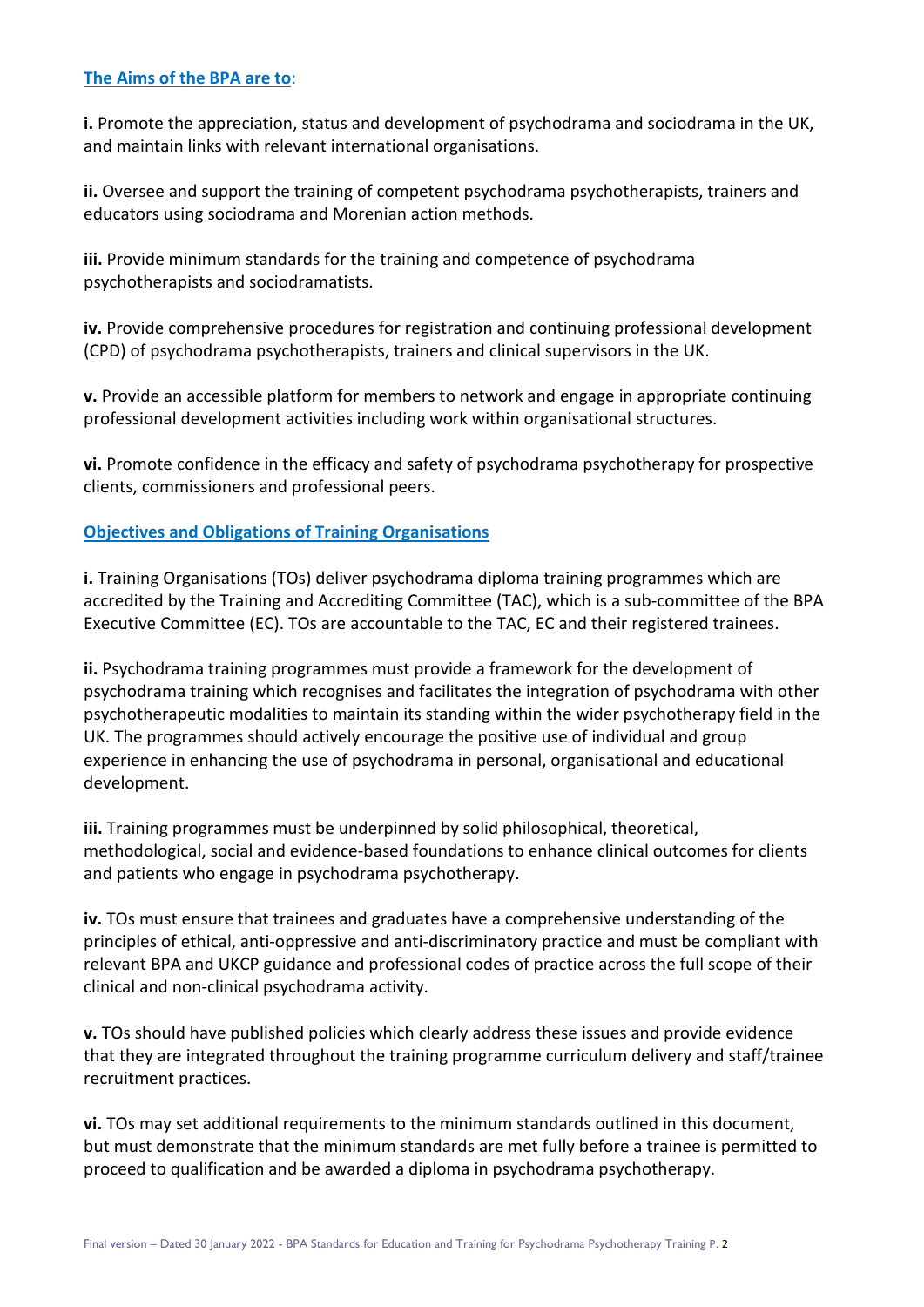**vii.** TOs should address succession planning proactively and encourage senior trainees to participate in the TO and BPA governance structures including attendance at the TAC and AGMs. TOs should provide support for and opportunities to appropriate senior trainees and graduates to develop trainer-specific competencies.

**viii.** TOs must appoint an **external course moderator** who is not directly associated with the TO (i.e. they may not be a graduate, trainer or ex-director/partner). The external moderator may be from another professional discipline such as another UKCP psychotherapy organisation or have appropriate skills in organisational consultancy.

 The external moderator will critically evaluate the training programme with respect to policies and procedures, the quality of course documentation (e.g. handbook) and ensure that the TO is delivering the training programme as outlined.

 The external moderator may be available to the trainers to review inter-trainer difficulties and reflect on any possible internal prejudices, collusion or dispute.

**ix**. TOs must appoint an **external academic examiner,** who will have a contracted relationship with each school and the BPA as a whole. The role of the external academic examiner is primarily to ensure that the TOs are delivering training programmes at Master's level and that there is, broadly speaking, parity of training between the TOs. (See also the HIPC document describing the roles of external course moderator and external academic examiner.)

**x.** TOs must provide trainees with a written policy and procedure for dealing with complaints, grievances and appeals against decisions that affect their training. The external course moderator will be involved in addressing any such issues (except in academic matters, which are under the purview of the external academic examiner). The external moderator may be available to trainees to act as an ombudsman to ensure fair treatment. Unresolved complaints, grievances or appeals must be referred to the TAC or BPA Ethics Committee where appropriate.

**xi.** TOs must ensure that there is a formal mechanism for consulting trainees in the organisational management and development of their training so that appropriate changes can be made to the structure, content and process of the training. Trainees should be allotted time during training events to review their training and hold peer trainee meetings, elect representatives and participate in the co-creation and development of the training organisation's procedures to assure quality.

**xii.** TOs must ensure that there is a formal written **policy and procedure for transferring trainees** between TOs. The TAC should oversee any transfers to ensure appropriate consultation between the different training organisations. TOs must not accept a transfer from another TO without consulting the former senior trainer first. TOs receiving the transferring trainee must prospectively, as part of the transfer application, assess which learning outcomes/competencies have been met in their previous training. TOs receiving the transferring trainee have the right to determine its policy in this matter, however in the event of a dispute, the matter must be referred to the TAC to ensure that standards of equitable and consistent training is delivered across TOs.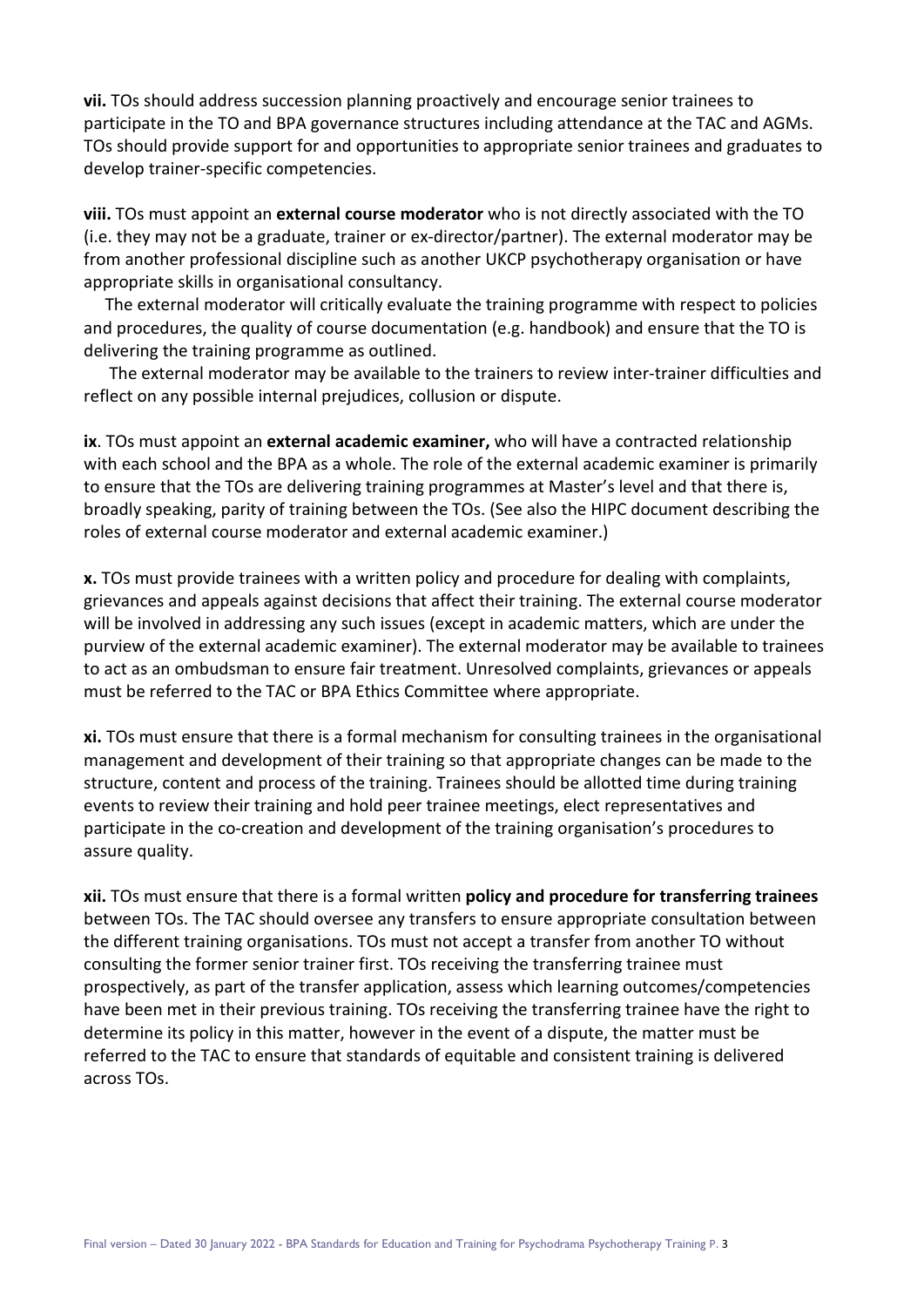# **BPA STANDARDS OF EDUCATION AND TRAINING FOR PSYCHODRAMA PSYCHOTHERAPY TRAINING ORGANISATIONS (TOs)**

# **1. Trainee Selection Criteria and Procedures**

**1.1** TOs must publish comprehensive training programme information outlining their selection criteria. Applicants must be made aware of all components of the programme, including the requirement to undertake personal psychotherapy, and be informed of the associated time, financial and academic implications to ensure that the applicant has the resources to meet these requirements. TOs should be aware of the following entry requirements outlined by HIPC (HIPC SET, 2017):

Applicants will normally demonstrate the capacity and commitment to develop the following qualities that will make them suitable for the profession of psychotherapy:

- A lively and enquiring mind.
- A capacity for critical reflection and self-directed learning.
- An ability to listen and respond with compassion and respect.
- Awareness of prejudice and the ability to respond openly to issues of race, gender, age, sexual preference, class, disability, ethnic, spiritual / religious and cultural difference, and diversity.
- Awareness and sensitivity in relation to the political, socio-cultural and religious / spiritual contexts of people's lives.
- In-depth self-reflection.
- Self-awareness and commitment to self-development. Applicants should have sufficient emotional competence and the internal resources necessary to engage with the demands of the training and the work of psychotherapy.

**1.2** TOs must have systems for applicants to confirm that they have an adequate command of written and spoken English (disability and equalities exceptions/adaptations to this requirement will always apply). Initially this will be assessed through the submission of a standardised application form and a written personal statement about the applicant's motivation to train in psychodrama. In some cases, registered trainees will be advised to engage a professional proofreader in order to meet the appropriate standards of written English for the training. This will be at their own expense.

**1.3** Applicants must have prior experience of psychodrama through attending a BPA accredited certificate or introductory course, or the equivalent. Such attendance may contribute to accreditation of prior learning (APL) if the application is successful.

**1.4** The psychodrama diploma training programme is delivered at Master's level equivalent and prospective applicants must demonstrate that they are competent to meet the academic demands of the programme. Normally this means possessing a first degree (BA or equivalent) or a recognised professional training (or equivalent). In keeping with usual higher education procedures, applicants without prior tertiary qualifications may be considered based on accredited prior experiential learning (APEL ) associated with relevant life experiences. This is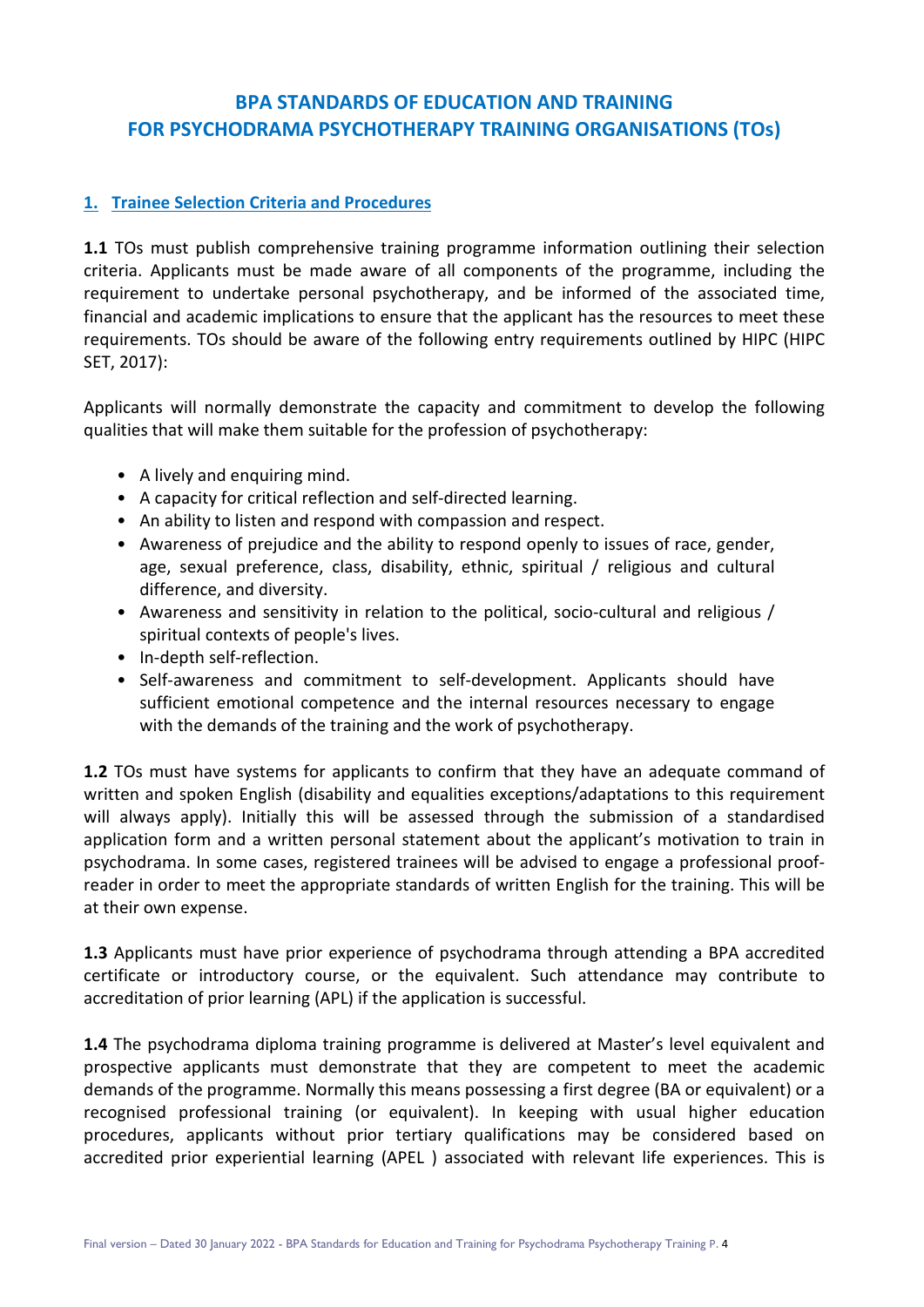consistent with anti-discriminatory and equal opportunity good practice, which does not disadvantage applicants from diverse backgrounds or those educated in countries outside the UK.

**1.5** Applicants must provide evidence that they have relevant experience of working with people in a responsible role and provide at least one professional and one personal reference.

**1.6** TOs must ensure that Disclosure and Barring (DBS) [PVG, in Scotland] checks are sought and confirmed before the trainee starts the training. Where a place is offered based on lack of transparency or fraudulent information on the part of the trainee / applicant, then the trainee shall be removed from the training.

**1.7** Applicants must be offered a formal in-person or online interview by at least two representatives of the TO, one of whom will be a senior trainer. This interview will also be used to assess whether the applicant has personal qualities, as outlined in 1.1, which make them suitable for the psychotherapy profession.

**1.8** If an application is unsuccessful, for whatever reason, the TO must provide the applicant, in writing and within one month of the interview, with a clear rationale for the decision. This should include recommendations regarding specific conditions to be fulfilled before attempting to reapply or specific reasons why the applicant will not be able to meet the requirements of training at any time in the future. The application should be presented to relevant members of the TAC to facilitate a smooth and transparent process should the applicant decide to apply to an alternative TO.

# **2. Registration of Trainees**

**2.1** Following a successful application, the TO should enter into a formal written contract with the trainee which should provide details of commencement of training; fees; accreditation of prior learning (APL and APEL); confirmation of adherence to relevant codes of practice; and a named personal course tutor.

**2.2** The trainee **must** register with the BPA as a trainee member through submission of the appropriate form and fee. Other than where APEL / APL hours are granted, any training undertaken when the trainee is not registered with the BPA will not count towards the requirements for qualification. TOs will ensure that trainees are fully cognisant of this requirement.

**2.3** TOs should encourage trainees to register with the UKCP as trainee members.

**2.4** TOs must provide trainees with a comprehensive course handbook which includes detailed information about the curriculum; intended learning outcomes; assessment procedures; progression criteria; relevant academic material and resources; and complaints and disciplinary policies and procedures. The handbook must provide clear signposting to relevant BPA policies and codes of practice.

**2.5** TOs must provide trainees with a logbook (or its equivalent, e.g. electronic forms) that covers all aspects of the training curriculum. The training logs should be completed in a timely manner in order to enhance accuracy and also to provide opportunities for reflection on progress with the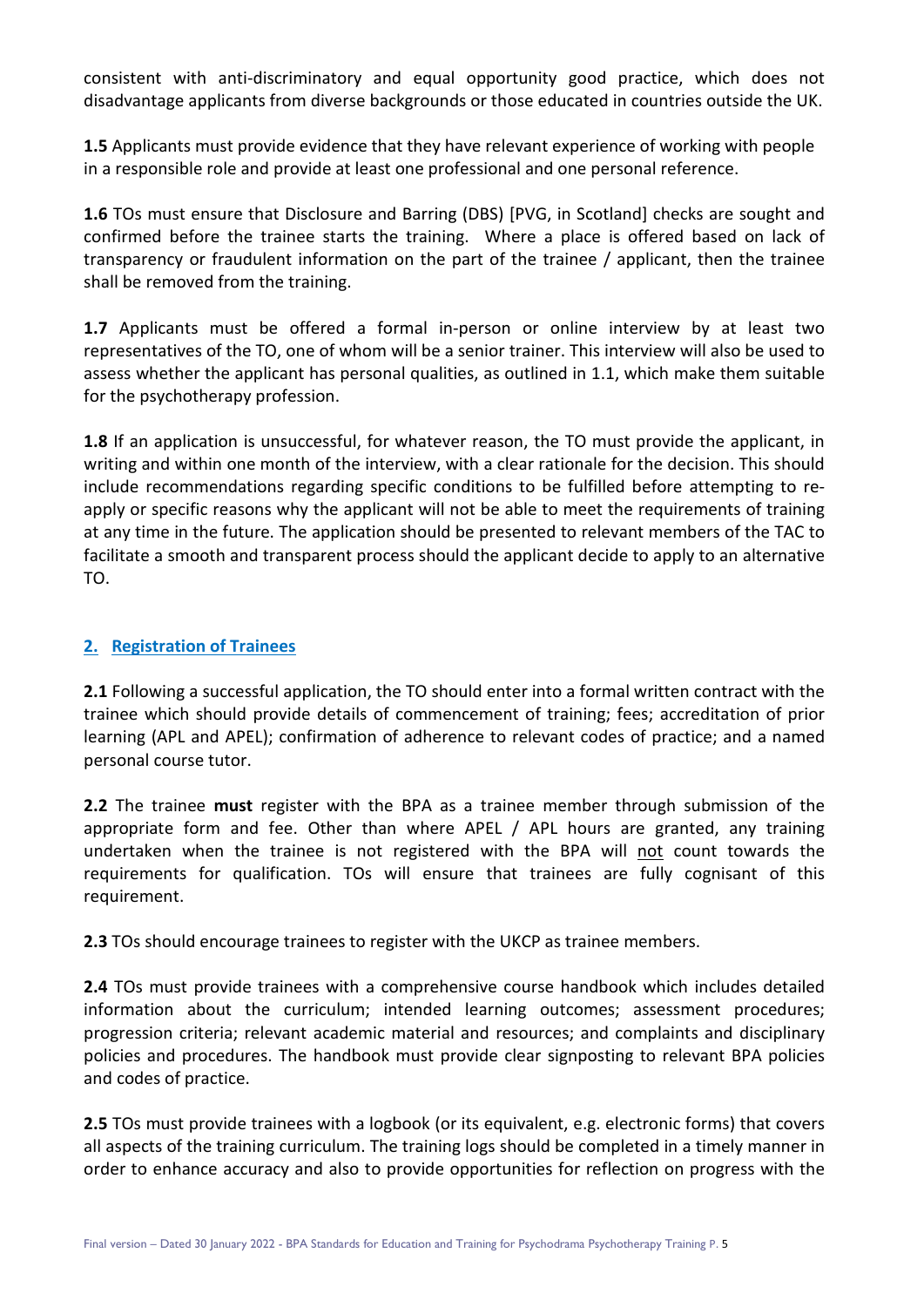trainee's tutor / course leader. The trainee log should be considered to be an important document that evidences the student's professionalism and development.

**2.6** TOs must ensure that trainees are clear about the principles of confidentiality and associated procedures specific to training. Material from training sessions is confidential to the specific group of trainees. The facilitating TO trainers will exchange information on the group process and on the progress of individual trainees, the content and process of psychodrama training sessions and their individual trainees' work as protagonists, auxiliaries, directors and as group members. The trainers will make written records which will be available only to the TO training team. Consistent with BPA codes of practice, external trainers and supervisors may share information with the TO about a trainee and be consulted by the TO. A trainee will normally be informed of these contacts.

# **3. Tutorial Support for Trainees**

**3.1** TOs must assign each trainee a named personal course tutor who is a BPA registered trainer with the TO. This tutor must not be their personal therapist or the supervisor of their clinical practice. TOs should have clear procedures to address the potential need for a change in tutor. TOs must ensure that trainers and tutors engage in appropriate supervision of their work with trainees.

**3.2** Each trainee must be offered and must participate in a minimum of three tutorials annually. Tutorials may be in person or via appropriate electronic platforms.

**3.3** Tutors should consider the individual trainee's learning style explicitly and support the trainee to match or adapt it appropriately to the identified learning needs and outcomes to maximise the development of competence.

**3.4** Tutors should assist trainees in focusing their academic activities appropriately and effectively to ensure that they meet the identified learning outcomes. This may include directing trainees to relevant literature, research and external training opportunities. This could be achieved through providing trainees with precise, positively critical, supportively challenging, and well-timed feedback.

**3.5** Tutors should support trainees to maintain a good work-life balance which is consistent with the demands of training and their personal circumstances.

**3.6** Training progression is subject to annual review with the tutor and senior trainer to ensure that the trainee has achieved the required learning outcomes for the specific components of the curriculum taught within that particular year.

**3.7** TOs should have clear procedures for identifying and supporting trainees in difficulty. This should include robust mechanisms for identifying specific areas of difficulty through triangulation of feedback from all professionals (internal and external to the TO) involved in observing and / or monitoring various aspects of a trainee's development and functioning. This process should be transparent and collaborative, encouraging self-reflection and agency for the trainee in addressing the difficulties and assessing progress.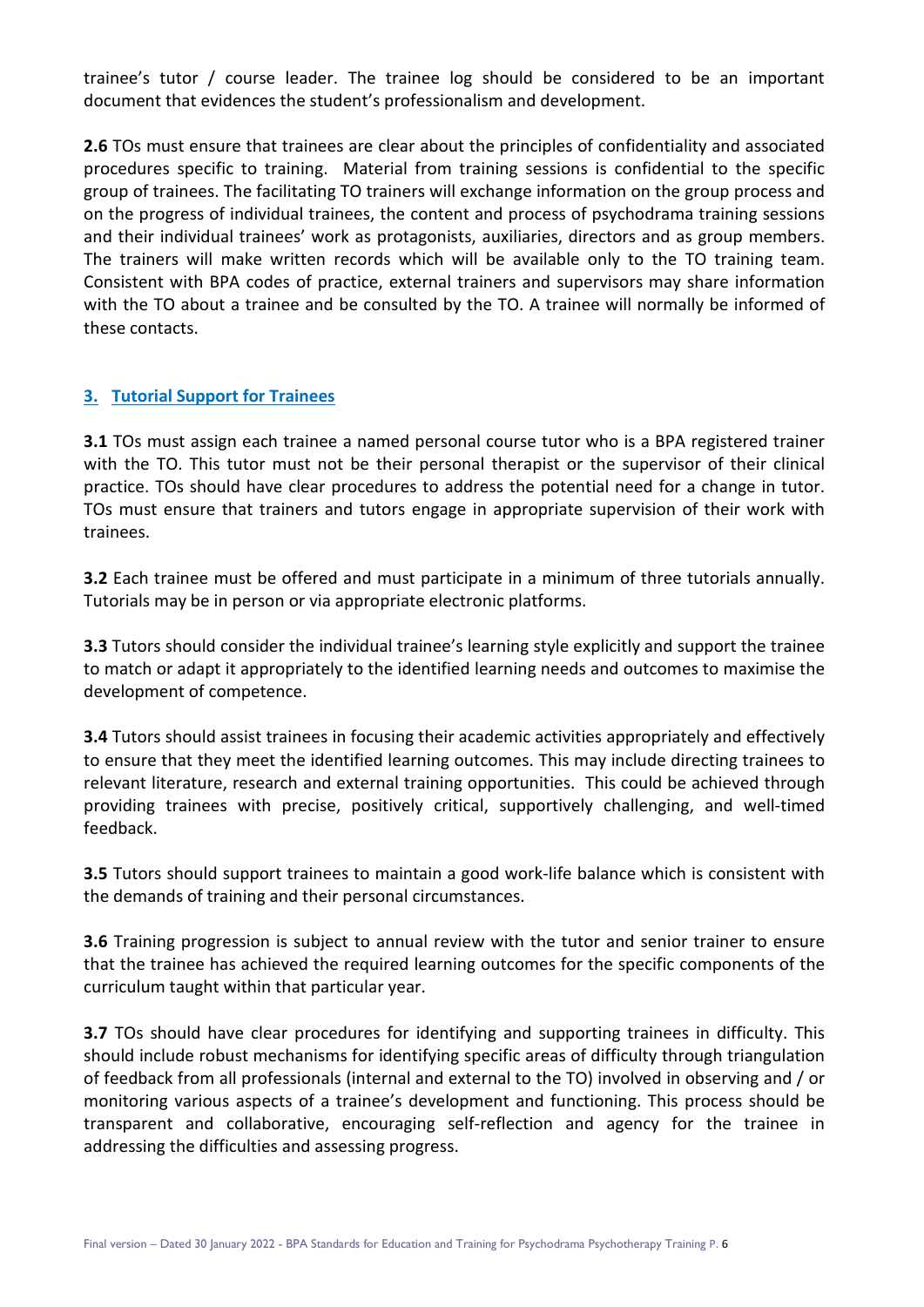# **4. Procedures for Accrediting Prior Learning and Accredited Prior Experiential Learning**

**4.1** TOs must have a formal procedure for approving accredited prior experiential learning (APEL) and accredited prior learning (APL).

**4.2** This procedure should describe the process and relevant criteria and provide scope for an appeals process. Normally no more than 50% of any training should be achieved through any of the above.

**4.3** APEL will comprise of experiences that either fulfil entry requirements or contribute towards achieving the diploma award, e.g. the 100 hours of mental health experience. TOs must confirm that the relevant learning outcomes identified in the curriculum are fully met by this prior experiential learning and document it explicitly.

**4.4** APEL cannot be counted twice, i.e. what is an entry requirement cannot also be counted as contributing to the diploma hours. For example, for an applicant who does not hold a degree, their life experience as a volunteer for MIND could be counted as relevant experience towards their entry onto the programme, but they may still be expected to undertake a 100-hour mental health placement during their training.

**4.5** APL for psychodrama training will be comprised of actual training course hours attended with BPA accredited trainers (or equivalent international psychodrama trainers) which contributes towards achieving the diploma award. Non-psychodrama training APL could be comprised of training courses which cover specific topics of knowledge outlined in the curriculum such as research or other psychotherapy modalities.

**4.6** Normally APEL or APL hours should not have been achieved prior to five years before the trainee registers with a TO.

#### **5. Personal Psychotherapy**

**5.1** The UKCP and HIPC require all psychotherapists to engage in a continuous process of selfexamination and reflection before, during and after training.

**5.2** The HIPC guidance (2017) further states that trainees "must have an experience of psychotherapy **congruent** with the psychotherapy in which they are in training, **a minimum of 40 hours per year for four years**, and normally be in psychotherapy throughout their training. This personal psychotherapy must **normally** be undergone with a UKCP registered psychotherapist, or equivalent."

**5.3** TOs must obtain written confirmation that trainees undertake personal psychotherapy as per the HIPC guidance. This therapy must be with an appropriately accredited psychotherapist who is not their tutor, trainer, or clinical supervisor. The therapy should normally take place throughout their training should total a minimum of 160 therapy hours.

**5.4** As psychodrama training involves a significant experiential component, TOs must ensure that the boundaries between therapy, training and supervision is explicitly addressed with trainees.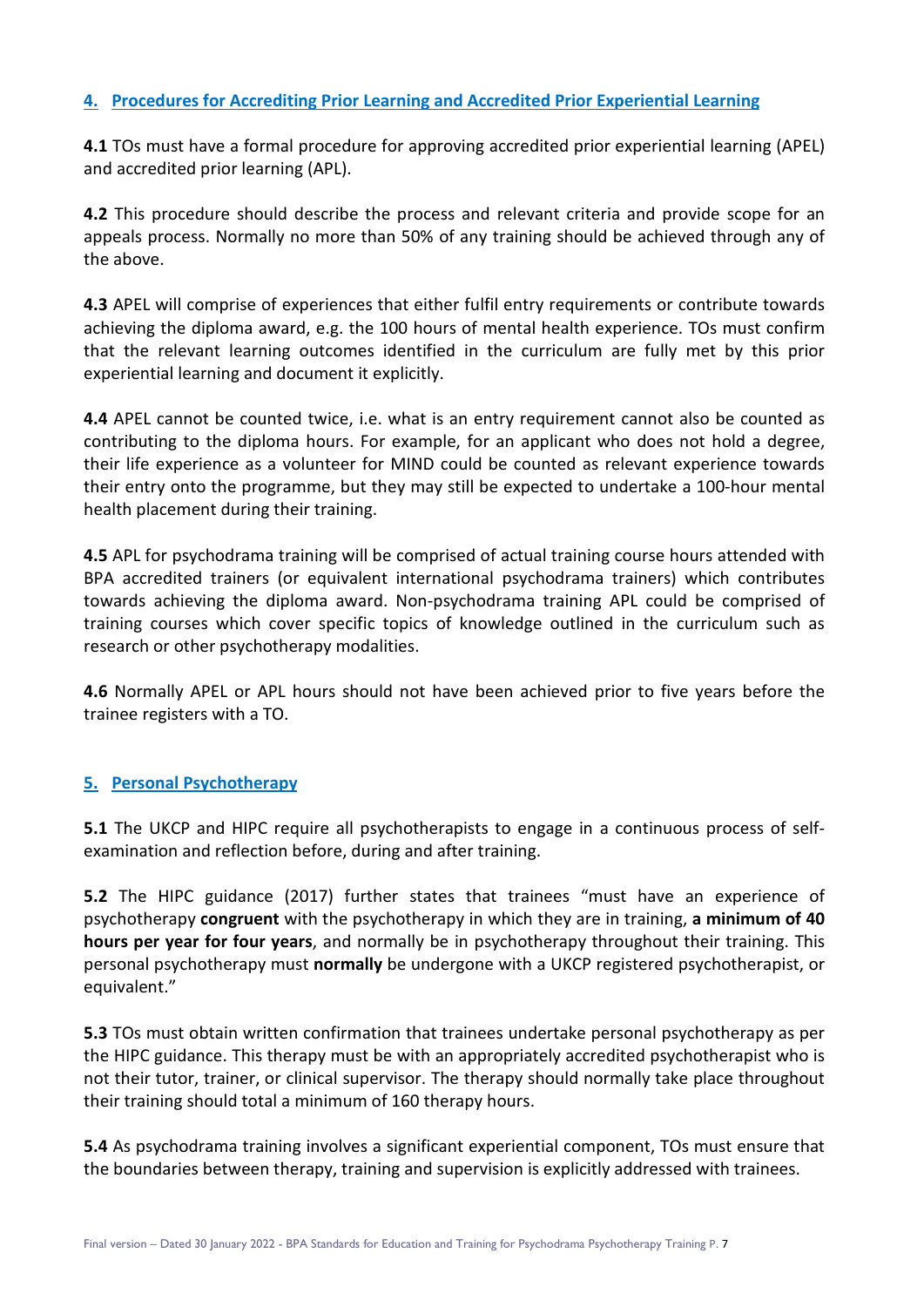**5.5** The TAC recommends that at least one year of this psychotherapy should be in a weekly psychodrama psychotherapy group run by a BPA registered psychodrama psychotherapist. However, should this be logistically impossible, TOs may consider alternative arrangements for trainees to have experience of personal psychodrama psychotherapy distinct from their experiential training, e.g. a trainee might attend a residential week and declare, with the agreement of the facilitating trainer, that this is for personal psychotherapy and should not be counted as training hours. This cannot, however, be with the student's trainer. This is to avoid the role conflict of therapist vs. trainer.

**5.6** Personal psychotherapy should be at least as intensive in terms of frequency, method and duration as the trainee aspires to practice.

**5.7** Personal psychotherapy does not contribute to experiential training hours.

**5.8** TOs must ensure that trainees can identify and manage their personal involvement in and contributions to the dynamic processes of their practice of psychodrama. This may be particularly relevant when assessing the trainee's progression through the learning and development of generic psychotherapeutic competencies common to all psychotherapy modalities.

The following two sections, sections 6 and 7, should be considered together, as they cover the combined two core criteria (*hours* and *competencies*) for progression and completion of the training.

#### **6. Minimum** *Hours* **Requirements of the Trainings**

**6.1** Psychodrama training should normally take place over a minimum of four years and a maximum of six years (excluding leave of absence or a period of deferral or remove). The time limit may be extended to a maximum of eight years in exceptional circumstances through written application to the TAC.

**6.2** Progress and completion of the diploma training courses will be based on a combination of hours completed and competencies evidenced.

**6.3** The following are the **minimum** hours requirements for a psychodrama psychotherapy training course (Note: in individual cases, these hours may need to be increased significantly, depending on the trainee's evidence of competency across a range of skills and criteria):

**6.3.1 1,200 hours, comprising core training hours** (i.e. direct contact) with accredited psychodrama trainers or apprentice trainers (normally, a minimum 600 hours), supervision of clinical practice (at least at the 1:6 ratio), mental health familiarisation placement (100 hours as a guideline), tutorials with a trainer, and selfand peer- directed learning (including essay writing, independent study and preparation, peer learning groups, attendance at external trainings in other modalities, and related activities). Of these 1,200 hours, a minimum of 50 hours should be sociodrama hours. Core training hours can be obtained with internal and external trainers, on residentials, or at conferences, as long as the trainer is an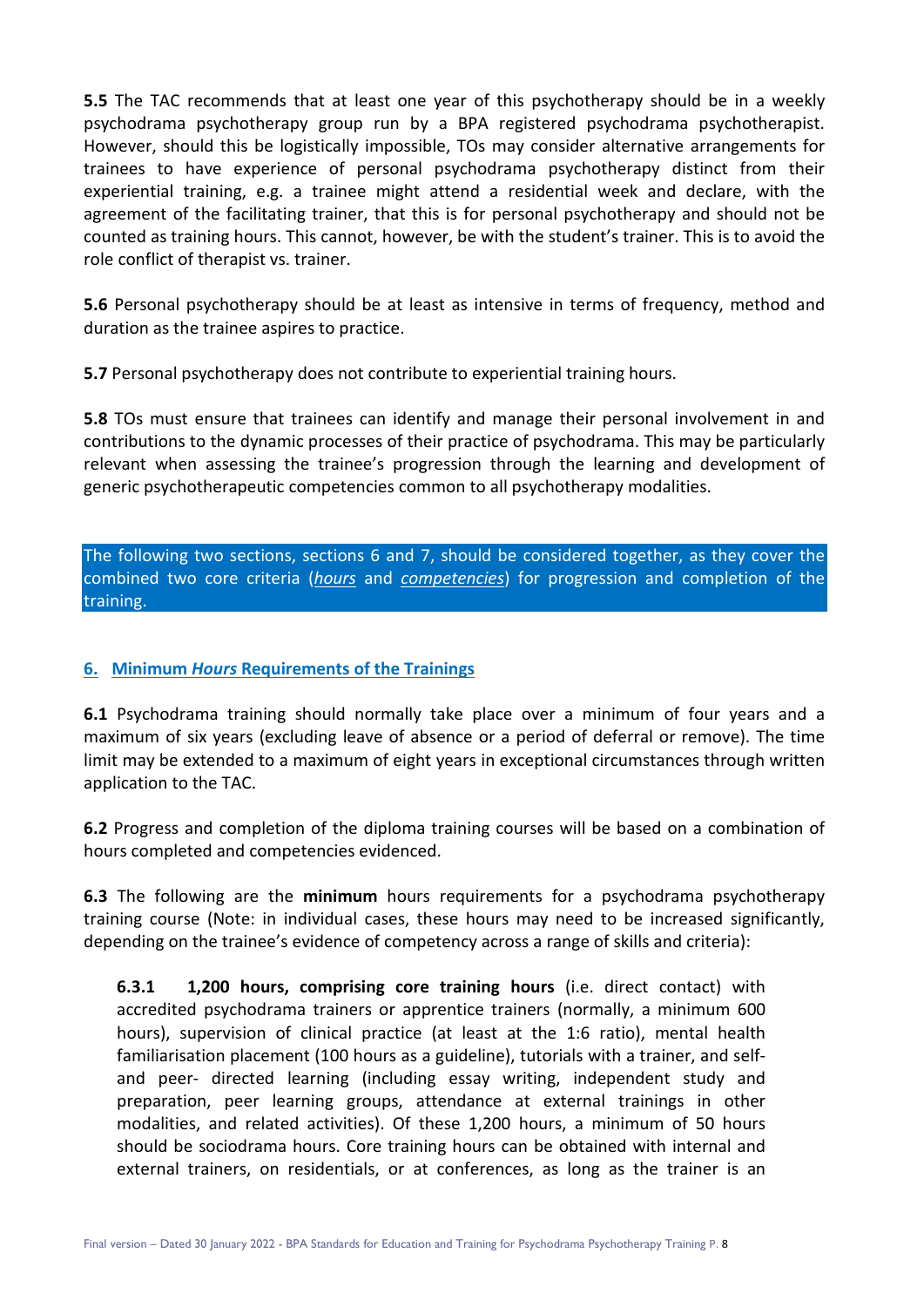accredited psychodrama trainer or an apprentice trainer. Trainees should understand that there is an expectation of consistent attendance and engagement with the training throughout the training.

**Note:** The BPA minimum requirement for 1,200 hours overall is 300 hours more than the HIPC minimum requirement of 900 hours. This reflects on the one hand the fact that psychodrama training is for both group and individual psychotherapy, and on the other hand the fact that, in addition to normal clinical competencies, psychodrama psychotherapy requires competencies across multiple domains of expertise reflected in the complex artistry of the method.

**6.3.2** In addition to the core training hours, the trainee will undertake **450 hours of supervised clinical practice**, made up as follows:

- A **long-term group** with a minimum of **80 sessions**, achieving a minimum of **160 hours**. This can be a closed group or a slow-open group. If the minimum sessions are not achieved because the group must end prematurely, the length of time a further group must run will be agreed at the discretion of the senior trainer.

- An optional short-term group consisting of a minimum of **20 sessions,** achieving a minimum of **40 hours**.

- One-to-one sessions consisting of a minimum of **three** and a maximum of **five** training clients, one of whom will be a medium-term client for at least **40 sessions**. Total individual client practice should be a minimum of **80 hours**. If the medium-term client practice ends prematurely, then the same arrangement as applies to the longterm group practice applies.

- Clinical assessment practice consisting of a minimum of **20 sessions,** achieving a minimum of **20 hours**.

This leads to the achievement of **300 hours**, leaving a further **150 supervised clinical practice hours** to be achieved at the discretion of and with the approval of the senior trainer. These hours can be achieved through extended group or individual practice, working as a co-therapist / trained auxiliary, or leading psychodrama taster sessions, as long as they are supervised and have a therapeutic content. These hours can also be obtained through facilitating applied psychodrama sessions, e.g. working with children or in other educational contexts. If a trainee is in the role of trained auxiliary or assistant director, the maximum number of hours that can be counted towards clinical practice hours is 75 hours. If a trainee is co-facilitating a group, they will gain clinical practice hours only for those sessions in which they are the main director.

The trainee shall have **clinical supervision** throughout their clinical practice, at the minimum ratio of one hour of supervision to six hours (1:6) of clinical practice. At the start of clinical practice, it would be normal to have more frequent clinical supervision, e.g. at the ratio of 1:2 or 1:4. In group supervision contexts, the trainee should take responsibility for ensuring that they work pro-actively to ensure that they are making maximum use of the opportunity for learning and reflection (especially when the focus is on other members of the supervision group). Where appropriate and necessary, the trainer may require that the trainee has individual supervision.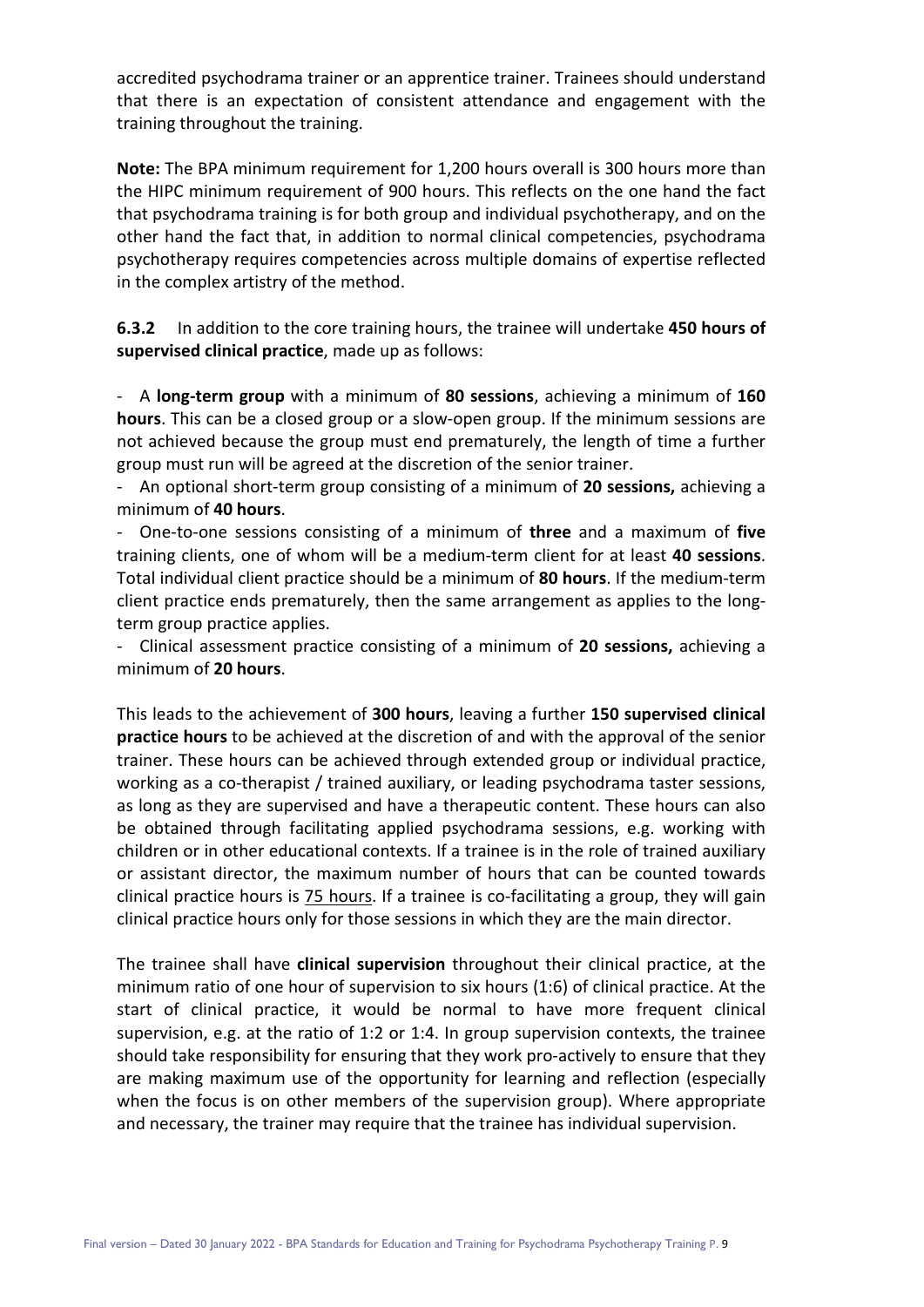Trainees must adhere to the clinical placement procedures document issued by their training organisation. This will include specific guidance about communication with and between supervisors, the training organisation, with clients, and with the hosting agency.

**6.4** The psychodrama trainings authorised by the BPA are specific to adult psychotherapy. Should a trainee wish to practice child, couple, family or sexual therapy, they must ensure they have adequate further specialised training in these areas.

# **7. Minimum** *Competencies* **to be Evidenced by Trainees**

**Note:** All stages of the training must at present be at Master's level (Quality Assurance Agency for Higher Education (QAA) level seven). TOs must ensure that the training, in its content, delivery and assessment, explicitly meets Master's level equivalent as indicated by the overarching learning outcomes shown below. Specific learning outcomes should be identified for each aspect of the core curriculum.

**Preamble:** Qualification as a competent psychodrama psychotherapist requires training across a number of areas. It is expected that the achievement of the intended learning outcomes (ILOs) outlined below will not be a linear process. It is understood that these ILOs will form the basis of continuous assessments of trainees as their competence develops throughout training. Different TOs will develop programmes of learning which differ in their particulars but will enable trainees to demonstrate explicitly that they have achieved these minimum ILOs by the end of their training. **Note that throughout this document, the spirit and intention of the SET is that students should achieve minimum competencies rather than focus primarily on hours acquired.**

**Note:** The following section is adapted from and meant to closely parallel appendix 2 (HIPC Learning Outcomes') in the HIPC SET document 2017.

#### **A. KNOWLEDGE BASE**

#### **A1: Knowledge and understanding**

Trainees should be able to:

**A1.1 HIPC outcome:** Demonstrate an advanced and detailed level of understanding of the theoretical and clinical principles of the psychotherapy they are studying, and how they relate to general humanistic and/or integrative principles.

#### *Psychodrama-specific outcomes related to A1.1:*

#### **Methodology of psychodrama**

*The aim of this module is to enable trainees to integrate the theory and methodology of psychodrama.*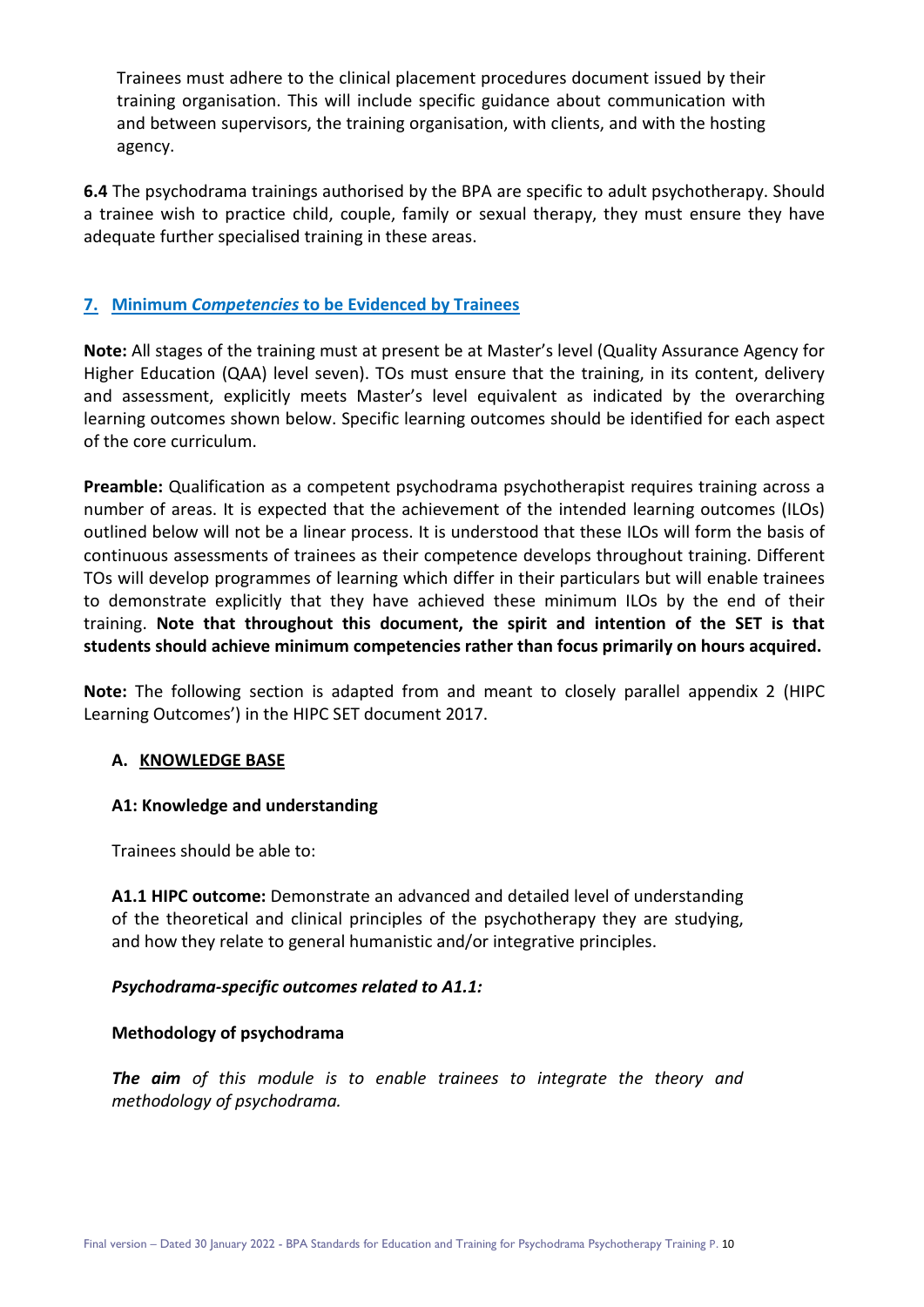#### **Intended Learning Outcomes**

Trainees should be able to:

- 1. Critically evaluate the psychodrama 'science of action' theory which outlines the rationale for the methodology comprising the application of numerous active techniques.
- 2. Demonstrate the full range of active techniques (e.g. double, mirror, role reversal) within a psychodrama enactment.
- 3. Understand and facilitate all the stages of a classical psychodrama.
- 4. Evidence sufficient understanding of the theory and practice of drama, theatre, stagecraft and improvisational skills necessary to manage the action in a psychodrama enactment.
- 5. Appropriately participate in training groups as an effective group member, auxiliary ego, protagonist or director, and demonstrate a capacity for effective self-reflection in the processing of their contribution.
- 6. Analyse and critically reflect upon the ethical implications of these techniques for contemporary clinical practice.
- 7. Critically analyse key frameworks for understanding group process, taking into account the views from (for example) systems theory, group work theory, group analytic theory and the psychodrama theory of social science.
- 8. Develop and enhance advanced clinical skills related to group process and sociometric exploration in action.
- 9. Critically evaluate the theory of group process and sociometry, and the clinical applications of these theories.
- 10. Demonstrate the ability to utilise self-evaluation effectively to evaluate their personal repertoire of clinical skills related to group process, sociometry and the use of active techniques.

#### **Psychodrama in individual psychotherapy**

*The aim of this module is to facilitate a critical understanding of how psychodrama methodology can be adapted for effective use in one-to-one settings.*

#### **Intended Learning Outcomes**

The trainee should be able to:

- 1. Critically appraise the available literature in the area.
- 2. Effectively adapt the methodological techniques of psychodrama group practice to the one-to-one clinical setting.
- 3. Critically self-evaluate their competence in one-to-one psychodrama practice.
- 4. Critically compare and contrast one-to-one psychodrama practice with other modalities.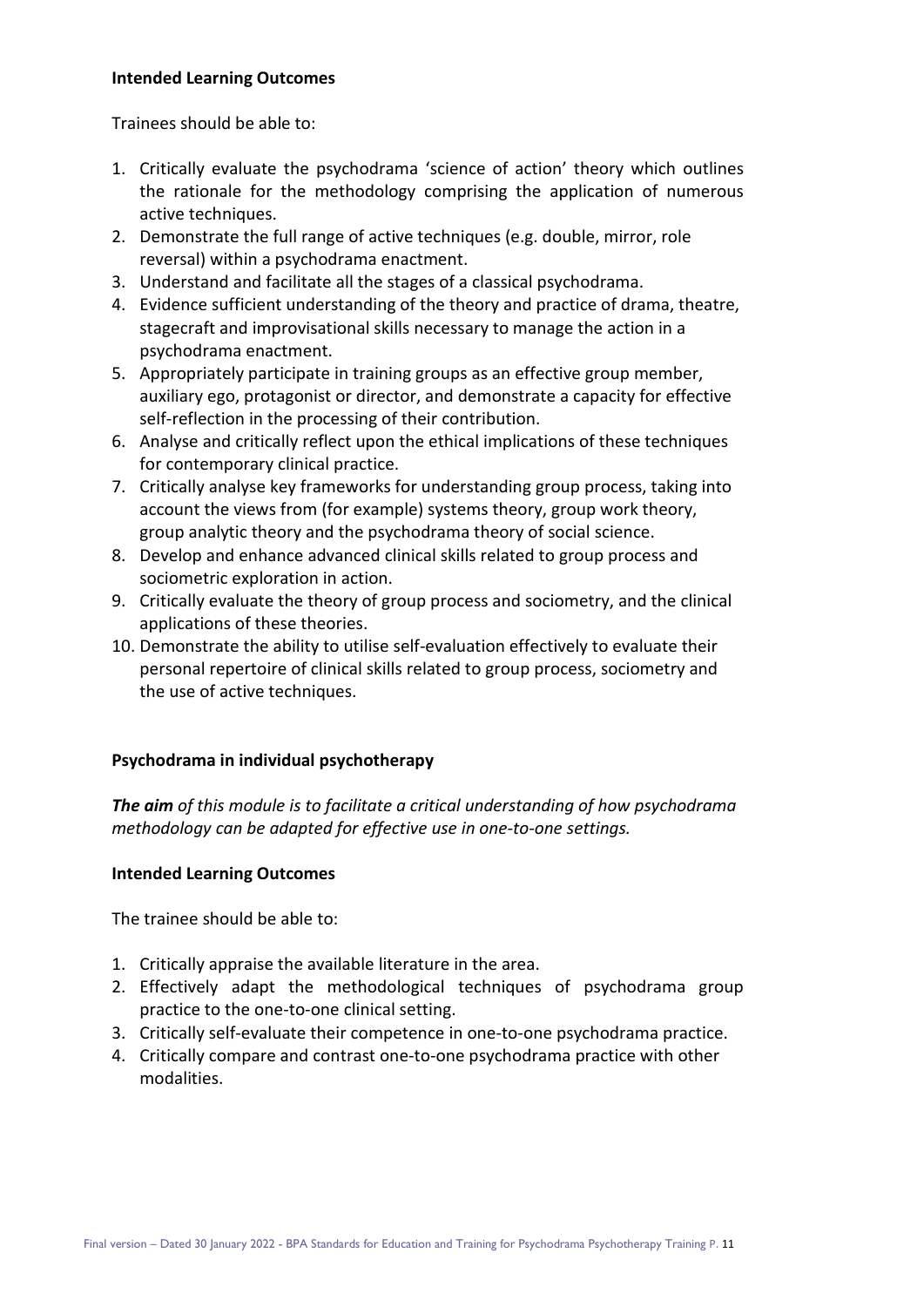#### **Non-clinical applications of psychodrama**

*The aim of this module is to ensure that trainees develop a critical understanding of the non-clinical applications of psychodrama and sociodrama.*

#### **Intended Learning Outcomes**

The trainee should be able to:

- 1. Demonstrate understanding and integration of the different aims and practices related to clinical and non-clinical uses of Morenian methods, including sociometry and sociodrama.
- 2. Critically compare and contrast the application of psychodrama in clinical and non-clinical contexts.
- 3. Demonstrate skills in applying psychodrama and sociodrama in non-clinical contexts such as education (children and adults), team and organisational development, conflict resolution, leadership training, etc.

**A1.2 HIPC outcome:** Demonstrate a general level of understanding of other major models and approaches of psychotherapy

#### *Psychodrama-specific outcomes related to A1.2:*

#### **Psychodrama and other psychotherapy modalities**

*The aim of this module is to facilitate an understanding of psychodrama's place within the wider psychotherapy context and in relation to other psychotherapy modalities.*

#### **Intended Learning Outcomes**

The trainee should be able to:

- 1. Demonstrate a basic understanding of and psychoanalytic/psychodynamic modalities including group analysis; humanistic, existential and integrative modalities; and other modalities from the broad spectrum of current psychotherapy practice.
- 2. Critically reflect on current psychotherapy research.
- 3. Demonstrate more detailed knowledge of the principles which underlie one other modality to appropriately apply techniques and interventions characteristic of the modality in clinical practice.
- 4. To purposefully integrate and assimilate the knowledge and techniques of this other modality safely and effectively into their psychodrama practice and to evaluate this integration critically.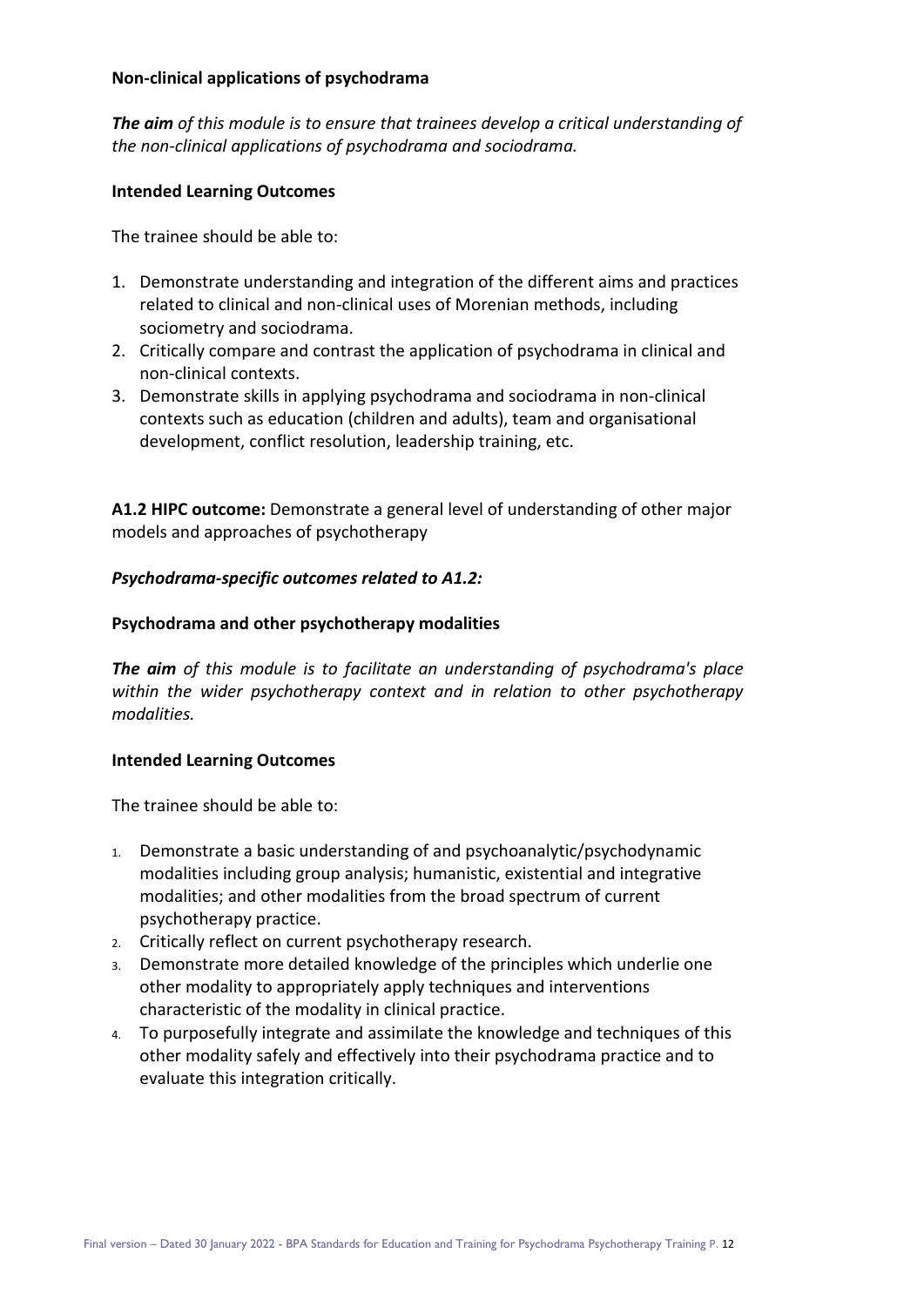**A1.3 HIPC outcome:** Show an ability to understand and evaluate research methods relevant to all models of psychotherapy, and critiques of 'objective' research within humanistic models.

#### **Psychodrama-specific outcomes related to A1.3:**

#### **Research**

# *Research Awareness Module:* **Understanding methodology and critical appraisal for psychodrama psychotherapists.**

*The aim of this module is to ensure that trainees become informed and reflective consumers of research (i.e. to be able to critically evaluate published research) and to begin to develop the roles of the ['scholar-practitioner'](https://journals.sagepub.com/doi/abs/10.1177/0021886308327238) and ['practitioner](https://www.scie.org.uk/publications/researchmindedness/researchsocialworksocialcare/practitionerresearch/)[researcher'](https://www.scie.org.uk/publications/researchmindedness/researchsocialworksocialcare/practitionerresearch/) as an important aspect of their professional identity. The related aim of this module is to ensure that trainees develop specific skills in objective- and selfevaluation of psychodrama clinical practice as a tool for improving outcomes of clinical interventions in psychodrama.*

#### **Intended Learning Outcomes**

On successful completion of this module trainees will be able to:

- 1. Understand the basic theoretical frameworks of a range of quantitative and qualitative methods and how these apply to psychodrama research in practice.
- 2. Use this methodological understanding to critically appraise the quality (validity and reliability) of current research and literature in the field of psychotherapy. This critical appraisal can include a reflective summary of relevant metaanalyses and critical reviews that are already published.
- 3. Either compile a literature review on a specific topic or do a detailed critique of a piece of research relevant to the study of psychodrama psychotherapy.

Note: These three learning outcomes can be met in one or more of the following ways (some of this will depend on the learning styles of the student):

- Written work, e.g. a case study paper which includes a review of relevant literature; Psychopathology paper; Child development paper; Dissertation.
- Discussion during training workshops.

#### **A2: Analysis**

Trainees should be able to:

**A2.1 HIPC outcome:** Formulate a model of human functioning, including a model of individual development and a model of therapeutic change using the theoretical approach of their chosen model of psychotherapy.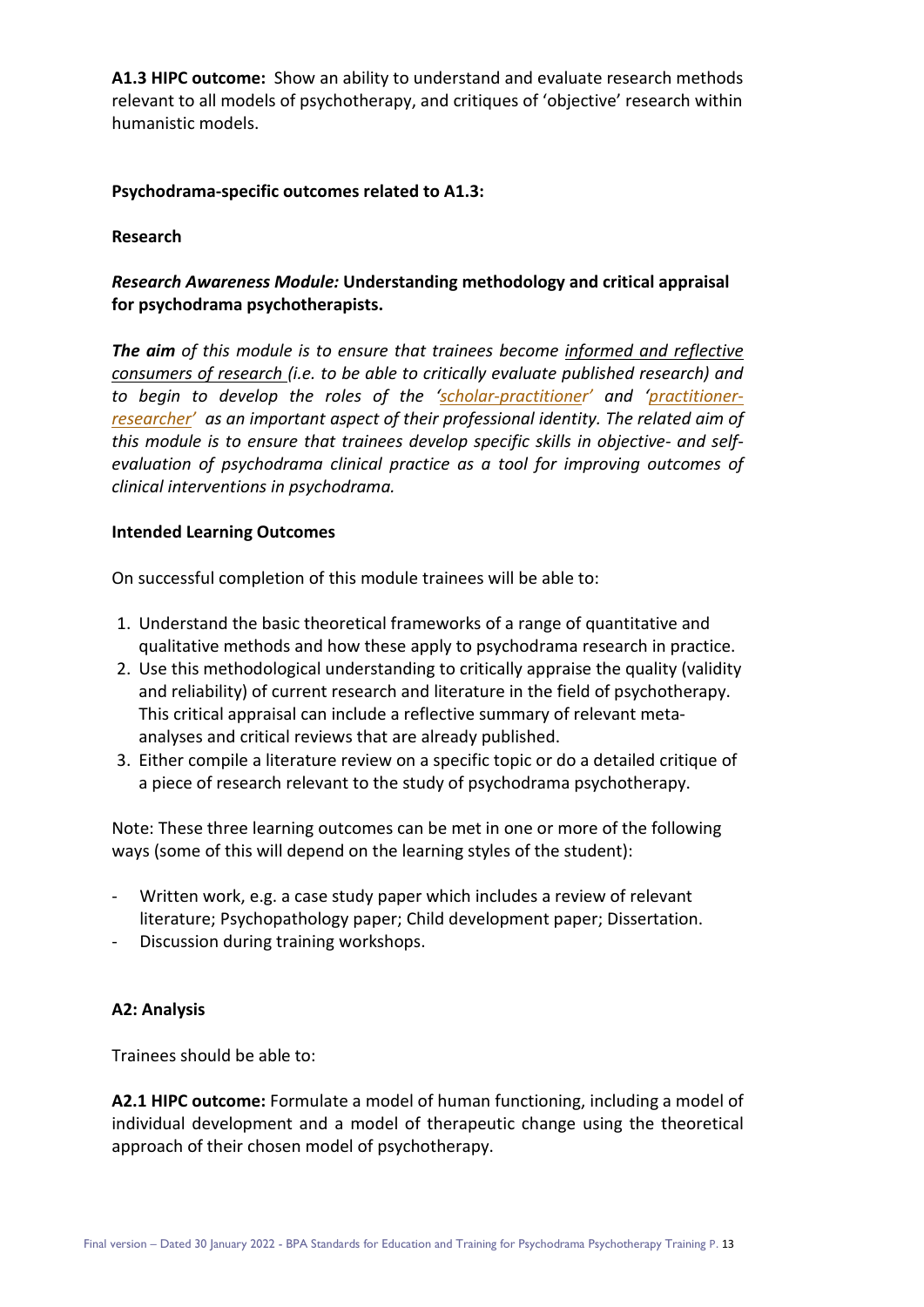**A2.2 HIPC Outcome:** Use the above model [under A2.1] to analyse complex situations and conceptualise a range of therapeutic interventions. In particular, the student will be expected to be able to engage in a therapeutic relationship congruent with their chosen approach, which will be a central factor in the practice of the therapy.

#### *Psychodrama-specific outcomes related to A2.1 and A2.2*

*The aim of this module is to ensure that trainees develop a comprehensive understanding of the broad philosophical and theoretical constructs underpinning psychodrama.*

# **Intended Learning Outcomes**

Trainees should be able to:

- 1. Critically reflect on the development of psychodrama psychotherapy within a historical, psychological and philosophical context.
- 2. Critically evaluate the psychodrama theory of human development including child development theory and role theory/dynamics, and compare these with other theories of child development.
- 3. Identify and analyse the factors influencing human development, including familial, environmental, cultural and biological components.
- 4. Understand the psychodrama theory of interpersonal relations (including the concept of tele) and contextualise it in relation to other relevant psychotherapy theories and concepts (e.g. transference, countertransference, parallel process).

(Psychodrama-specific outcomes related specifically to A2.2 – see also sections B and C below.)

# **A3 Synthesis and creativity**

Trainees should be able to:

**A3.1 HIPC outcome:** Use an advanced level of theoretical knowledge to develop hypotheses and generate therapeutic responses to clinical situations. This may involve creativity and openness to change on the part of the therapist.

**A3.2 HIPC outcome:** Synthesise their own personal integration of theory and clinical practice.

**A3.3 HIPC outcome:** Be able to go beyond set techniques to engage with the client/patient.

#### *Psychodrama-specific outcomes related to A3.1, A3.2 and A3.3:*

The student will be expected to be able to: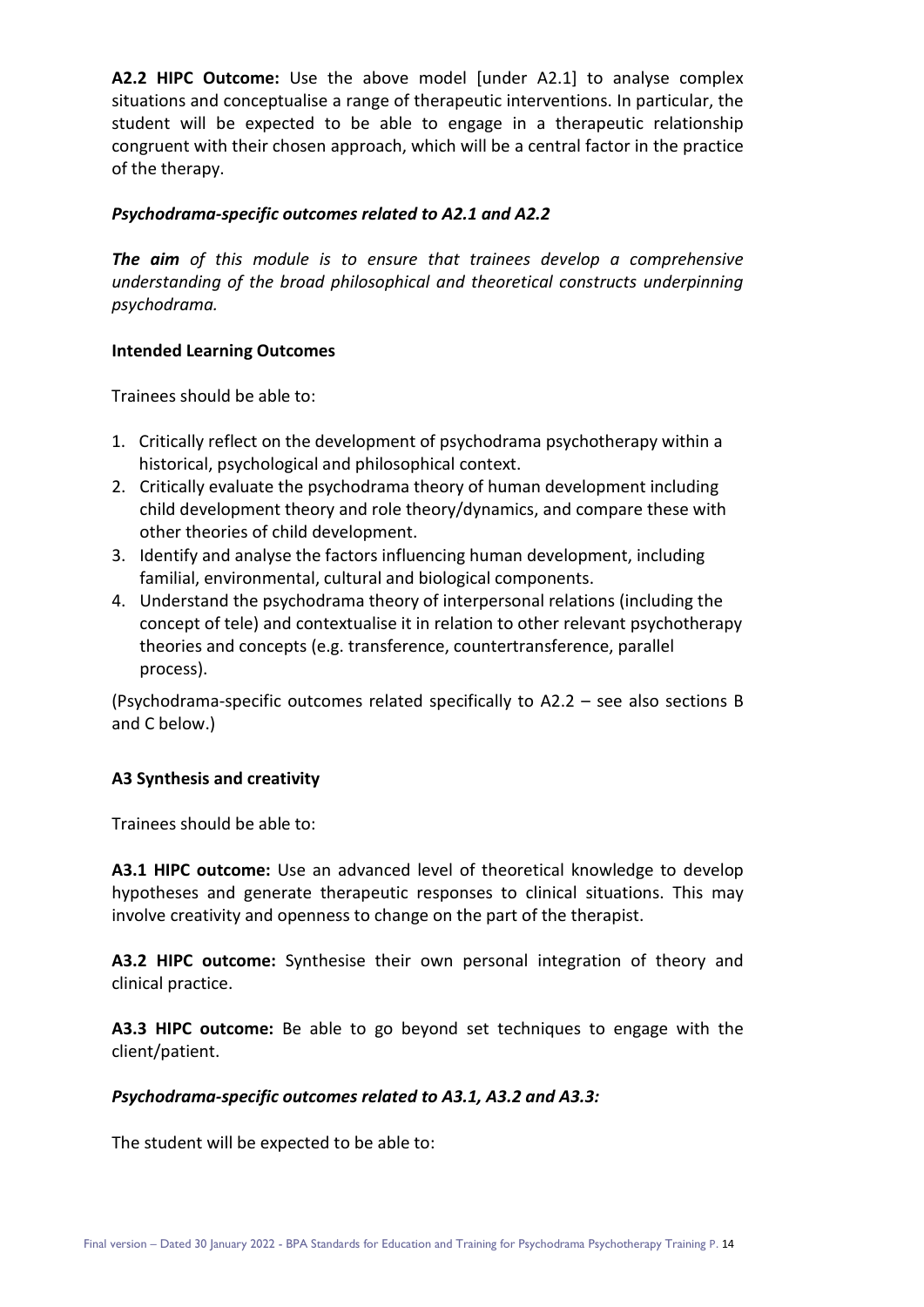Synthesise available information related to psychodrama psychotherapy practice, through consideration of theory, practice, research findings, systematic reflection, and evaluation in informing decisions to enhance ethical, professional practice.

(See also sections B and C below.)

#### **A4: Evaluation**

Trainees should be able to:

**A4.1 HIPC outcome:** Use critical reflection and ongoing supervision to assess and report on their own and others' work with clients/patients.

**A4.2 HIPC outcome:** Critique the chosen model of psychotherapy, assess its limitations and compare it with alternative approaches.

**A4.3 HIPC outcome:** Critically evaluate the implications of issues of culture, race, gender, sexual orientation and disability in psychotherapy.

# *Psychodrama-specific outcomes related specifically to A4.1, A4.2 and A4.3:*

See sections below on practical evaluation (the practicum examination and viva) and sections describing the processing of every piece of directing.

#### **B. PERSONAL SKILLS**

#### **B1: Therapeutic skills**

Trainees should be able to:

**B1.1 HIPC outcome:** Assess clients/patients for suitability for their chosen psychotherapy.

**B1.2 HIPC outcome:** Establish and work with a therapeutic relationship congruent with the chosen approach.

**B1.3 HIPC outcome:** Formulate and apply appropriate therapeutic processes.

**B1.4 HIPC outcome:** Make appropriate therapeutic interventions and manage appropriate endings.

#### *Psychodrama-specific outcomes related to B1.1, B1.2, B1.3 and B1.4:*

Trainees should be able to:

- 1. Undertake a generic psychotherapy assessment, using psychodrama techniques as appropriate.
- 2. Make robust risk assessments and safety plans.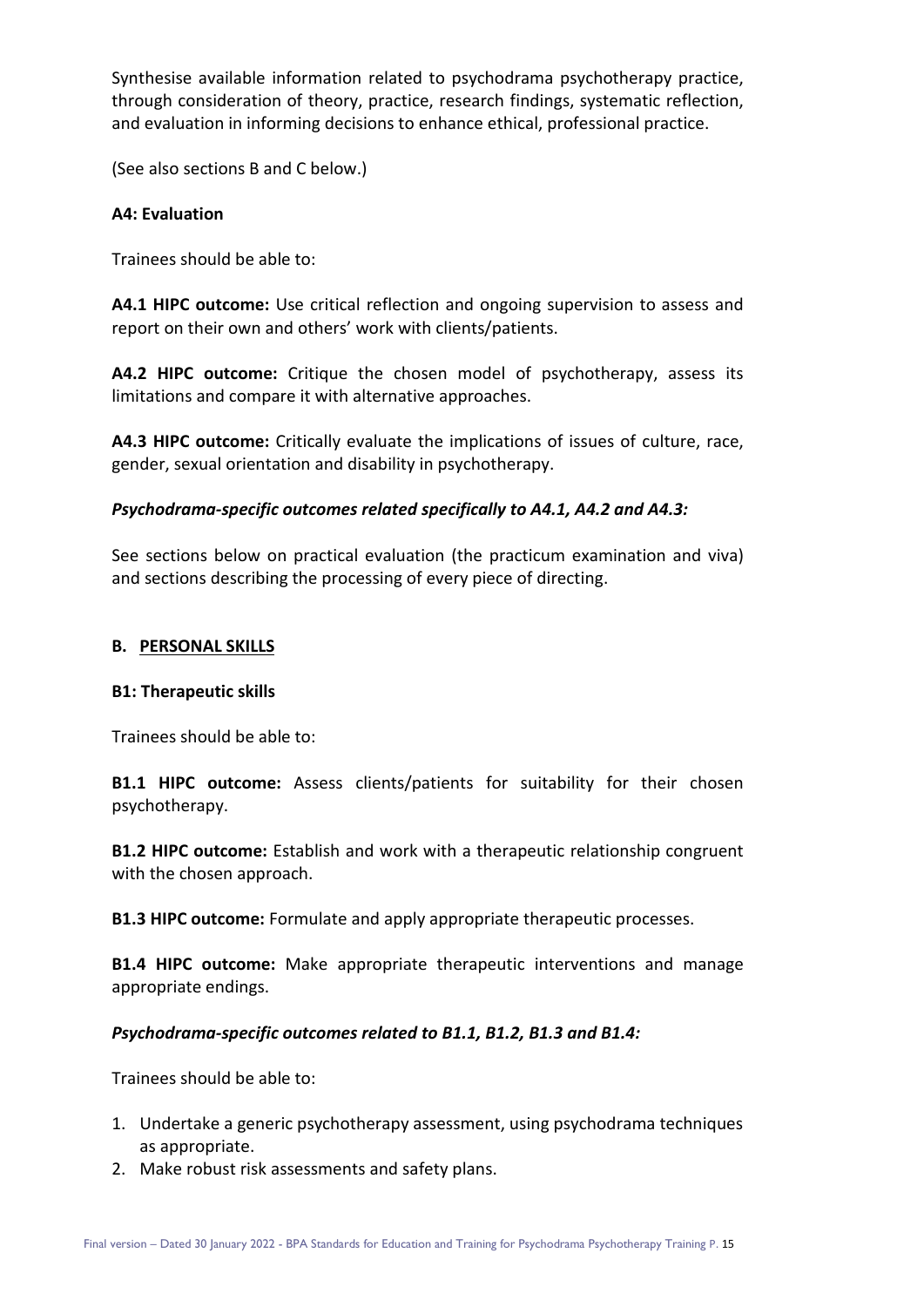- 3. Engage the client/patient using the psychodrama methodology; facilitate and maintain an appropriate boundaried therapeutic alliance, use appropriate therapeutic interventions, enable emotional expression and exploration, and manage therapeutic endings appropriately.
- 4. Apply the theory and methodology of psychodrama competently in directing clinical psychotherapy groups.
- 5. Demonstrate competence in appropriate record-keeping and professional correspondence.
- 6. Critically appraise the clinical impact of their interventions.

(See also section C below.)

# **B2: Self-appraisal and reflection on practice**

Trainees should be able to:

**B2.1 HIPC outcome:** Critically reflect consistently on therapeutic process and on own functioning to improve practice.

**B2.2 HIPC outcome:** Engage with their own therapeutic process and selfactualisation.

**B2.3 HIPC outcome:** Demonstrate a method of understanding recognising and responding to counter transferential issues.

#### *Psychodrama-specific learning outcomes related to B2.1, B2.2 and B2.3:*

Students are expected to reflect on their way of being in life, in the training environment, and in clinical practice, through the lens and language of psychodramatic role theory. This will be evidenced through processes including group process, group-based learning and participation, directing psychodrama, protagonist and auxiliary work, processing of psychodramas, critical reflections, essay writing, peer learning groups, and tutorials.

#### **B3: Planning and management of learning/practice**

Trainees should be able to:

**B3.1 HIPC outcome:** Autonomously use resources for learning.

**B3.2 HIPC outcome:** Engage in activities for personal growth and development congruent with the chosen approach.

**B3.3 HIPC outcome:** Prepare for and make effective use of supervision.

**B3.4 HIPC outcome:** Identify, clarify, assess and manage resolution of most clinical problems.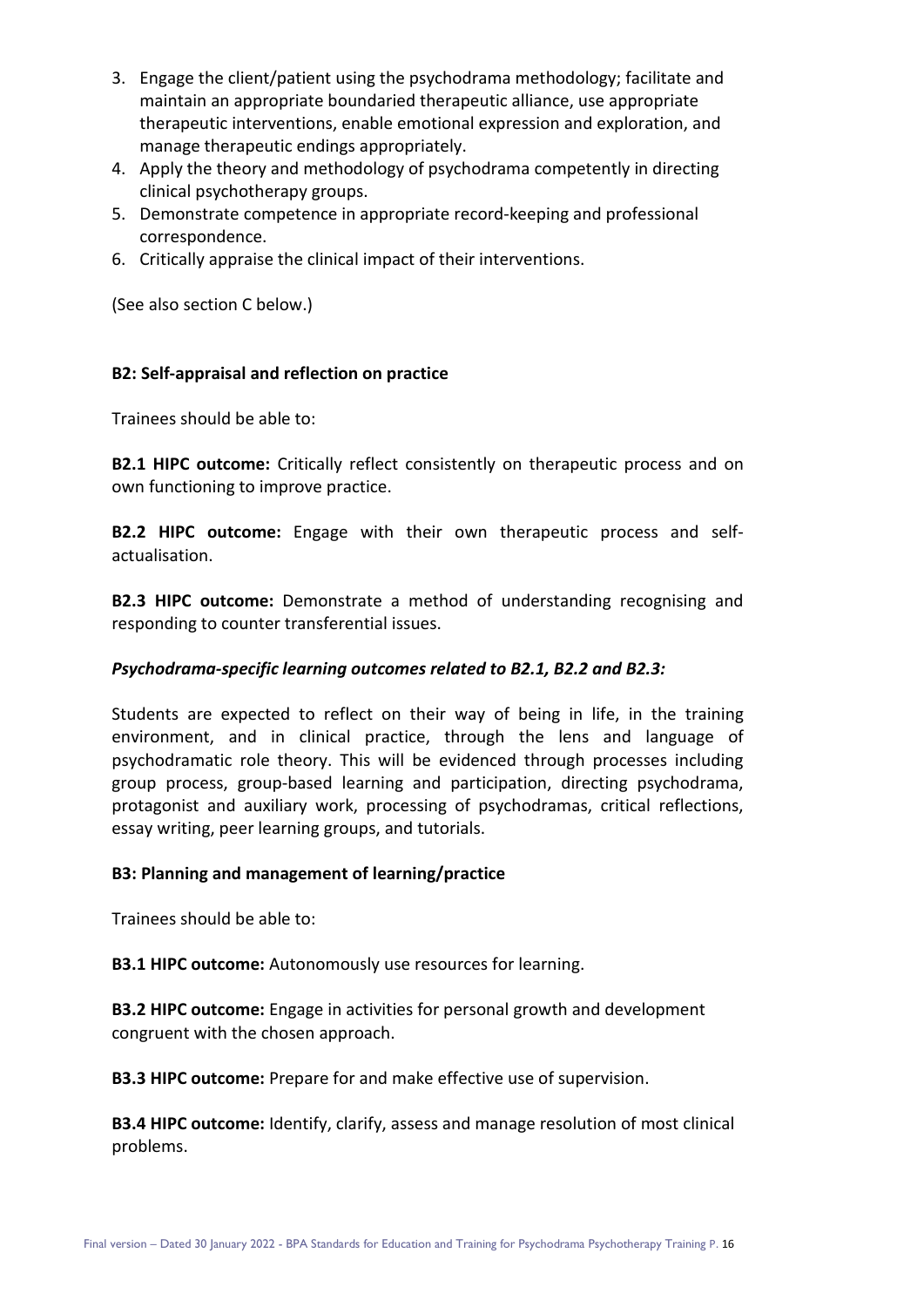#### *Psychodrama-specific learning outcomes related to B3.2, B3.3 and B3.4:*

With regard to items B3.2 and B3.4, the student is encouraged to utilise psychodrama and action methods generally in meeting these learning outcomes. With regard to item B3.3 the student must work with a qualified clinical supervisor who is able to support their psychodrama-specific training. In order to develop psychodrama directing competencies to be evidenced in a practicum exam, students must have psychodrama-specific supervision to help them prepare for this.

#### **B4: Communication and presentation**

Trainees should be able to:

**B4.1 HIPC Outcome:** Engage confidently and respectfully in professional communication with others.

**B4.2 HIPC Outcome:** Present their clinical work for discussion and mutual learning.

#### **B5: Interactive professional and group skills**

Trainees should be able to:

**B5.1 HIPC Outcome:** Negotiate and handle conflict confidently and respectfully. This will include ability to relate to clients who are angry or dismissive, or who break boundaries.

**B5.2 HIPC Outcome:** Work co-operatively with others.

**B5.3 HIPC Outcome:** Where this is part of the approach, work effectively with psychotherapy groups, and/or with co-therapists.

#### *Psychodrama-specific learning outcomes related to B5.3:*

It is understood that clinical practice hours will include some individual practice and also group practice as outlined in section 6.3. The role of trained auxiliary is recognised as a specialised and psychodrama-specific version of the co-therapist role. In addition, clinical practice hours can be gained when students share the direction of a group.

#### **C. CONTEXT OF PRACTICE**

#### **C1: Characteristics of Professional Setting**

Trainees should be able to demonstrate: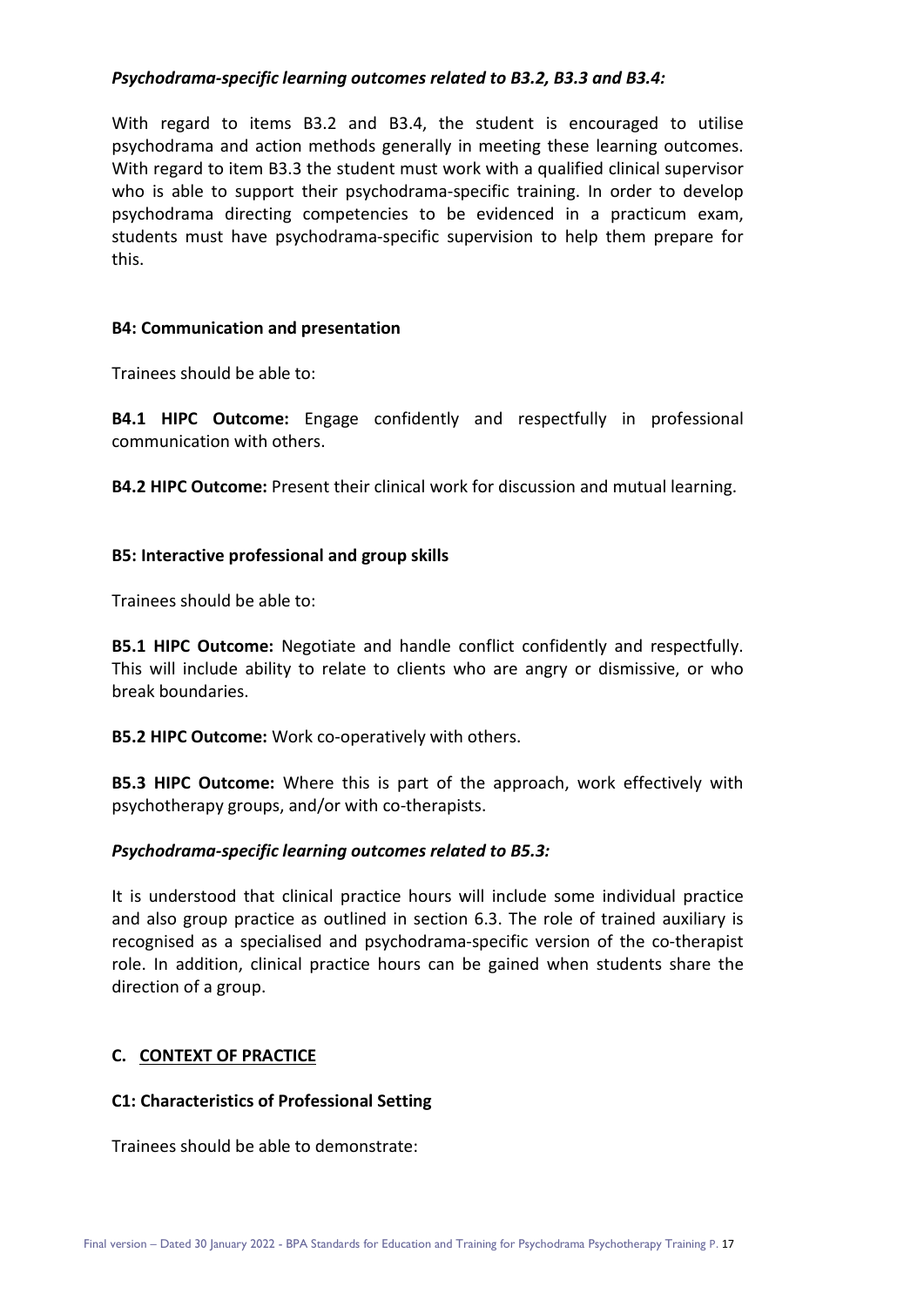**C1.1 HIPC Outcome:** Awareness of the setting in which psychotherapy takes place, and capacity to adapt the chosen approach to the setting in which it is to be applied.

**C1.2 HIPC Outcome:** Awareness of what might not be possible in a particular professional setting.

**C1.3 HIPC Outcome:** Awareness of boundary issues, including confidentiality, in specific settings.

**C1.4 HIPC Outcome:** A capacity to handle complex, unpredictable and specialised situations.

# *Psychodrama-specific guidance related to items C1.1 to C1.4:*

With regard to the mental health familiarisation placement and the clinical practice hours, trainees should be able to:

- 1. Show an awareness of the organisational structures of NHS mental health and psychiatric provision, particularly in the trainee's intended region and specialty of clinical practice.
- 2. Show an awareness of the current mental health legislation including the mental health act (MHA), the mental capacity act (MCA) and deprivation of liberty (DoLs) safeguards if the latter is relevant to the trainee's clinical practice environment.
- 3. Critically appraise the different discourses and models used to understand human functioning, adaptation and mental ill-health, with reference to Morenean theory and philosophy. This should include an understanding of strengths-based and bio-psycho-social models.
- 4. Show an awareness of the main classification systems in psychiatric diagnosis e.g. ICD or DSM, and the role and application of these diagnostic systems in their placement setting.
- 5. Identify clinical features of common psychiatric disorders including depression, mania, anxiety, psychosis, substance misuse and personality disorder.
- 6. Demonstrate awareness of NICE guidance for treatment of these disorders including pharmacological interventions and common side-effects which may impact on psychotherapy.

**Note:** This section should be read in conjunction with the UKCP document entitled: The UKCP Guidelines for Mental Health Familiarisation 2017. The learning aims in that document (and its subsequent iterations) will also apply to this document.

**Note:** It is understood that in some cases, the hours requirement for the mental health familiarisation will include a combination of placement hours and other forms of agreed structured learning.

#### **C2: Responsibility**

Trainees should be able to demonstrate: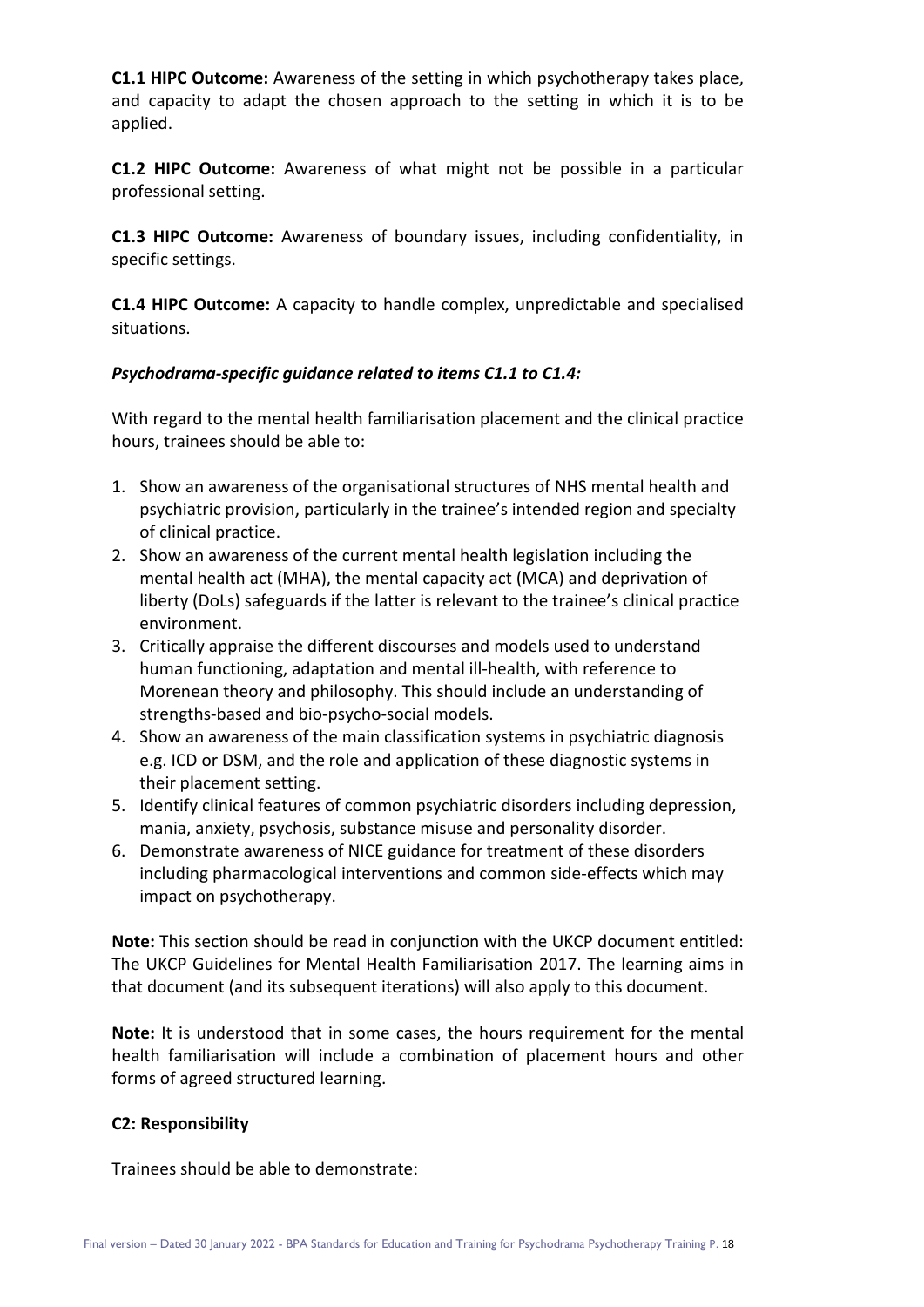**C2.1 HIPC Outcome:** Autonomy in professional practice.

**C2.2 HIPC Outcome:** Responsibility for self-monitoring.

**C2.3 HIPC Outcome:** Awareness of issues and procedures relevant to professional practice.

**C2.4 HIPC Outcome:** Awareness that regular on-going supervision and CPD are part of being a psychotherapist. [BPA clarification of this item: The BPA understanding of this item is that the student will demonstrate their understanding and appreciation that regular ongoing supervision and CPD are part of being a psychotherapist. They will understand that the five-year reaccreditation process will form a critical part of their ongoing professional lives.

# *Psychodrama-specific guidance in relation to item C2.1:*

It is understood that the notion of autonomy is intricately related to the student's progress and development during the course. Therefore, autonomy and the need for structured guidance from trainers and supervisors will need to be consistently revisited. Students are expected to actively seek out guidance and support within their zone of proximal development (i.e. their current knowledge and skills, and the 'growing edge' of their knowledge and skills). Their ability to identify when they need support and guidance is a crucially important self-awareness skill as a developing professional.

#### **C3: Ethical Understanding**

Trainees should be able to demonstrate:

**C3.1 HIPC Outcome:** Awareness of the ethical and professional practice responsibilities of being a psychotherapist.

**C3.2 HIPC Outcome:** Awareness of and ability to manage the implications of ethical issues and dilemmas.

**C3.3 HIPC Outcome:** A basic awareness of legal issues relating to psychotherapy.

**C3.4 HIPC Outcome:** Ability to work proactively with others to formulate potential solutions.

**C3.5 HIPC Outcome:** Ability to predict and manage consequences of applied solutions.

#### *Psychodrama-specific guidance in relation to items C3.1 to C3.5:*

Trainees should develop an understanding of the importance of the ethical and safety issues related to touch, boundaries, the limits and uses of personal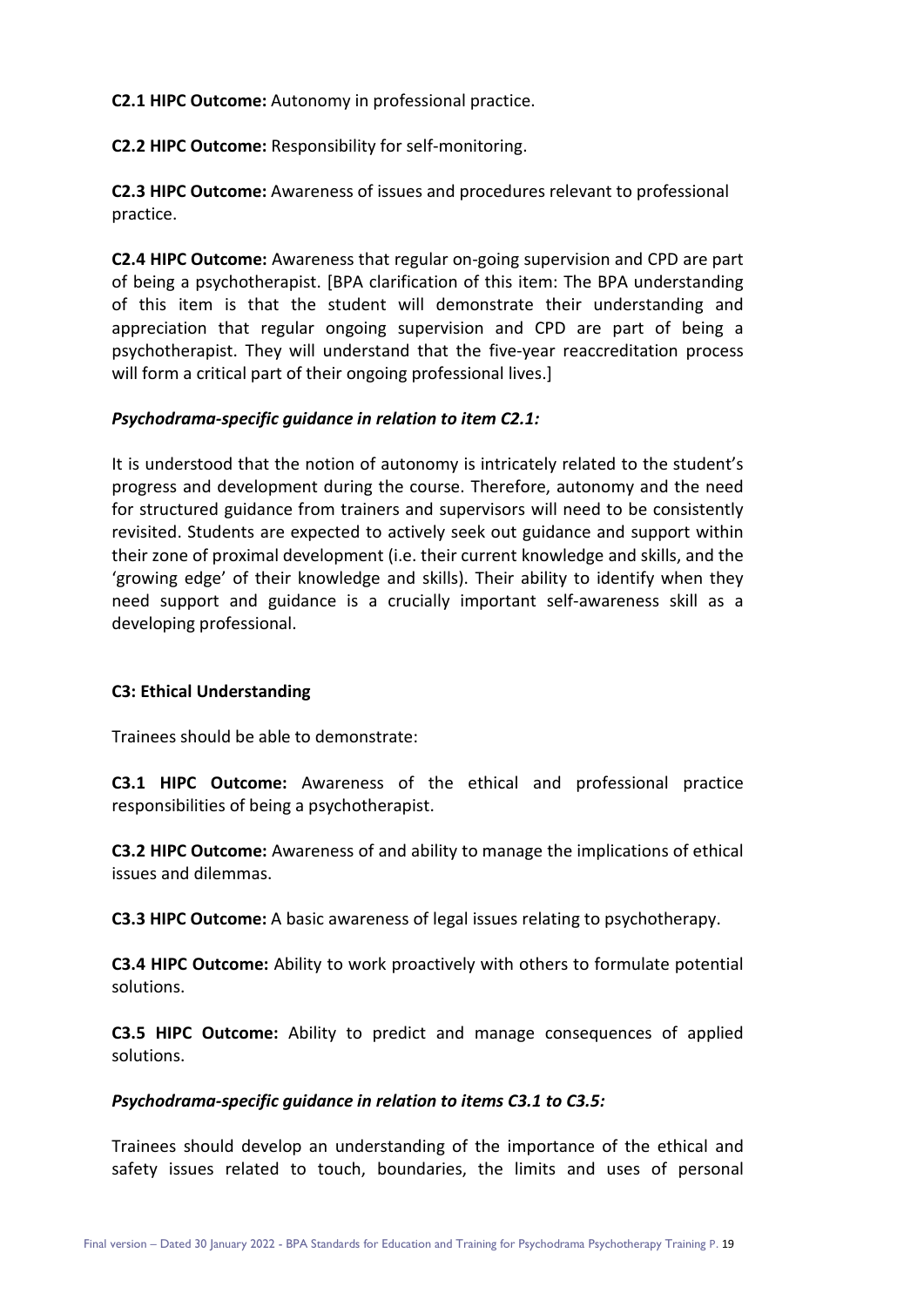disclosure, and the critical importance of clearly demarcating imaginative and reality-oriented explorations during psychodrama sessions (this includes protagonists always ending in the present and in their own role). Trainees should develop a well-grounded understanding of the ethical issues involved with psychodrama as a highly immersive, embodied and active form of therapy. Trainees will also:

- Demonstrate an appropriate level of knowledge of the broad regulatory frameworks in the UK, with specific emphasis on the UKCP and BPA Ethical Principles and Code of Professional Conduct policies.
- Manage informed consent and confidentiality appropriately.
- Recognise when any personal impairment could affect their fitness to practice and to respond appropriately to prevent potential harm to clients/patients or self.
- Effectively assess risks related to the interventions or clinical environment and safeguarding clients/patients from harm.
- Manage conflicts of interest and/or power dynamics with clients/patients sensitively and effectively.
- Demonstrate cultural competence through an explicit awareness of potential impacts of differences such as nationality, ethnic origin and heritage identity, gender and gender identity, sexual preferences or orientation, marital or partnership status, age, socio-economic class, disability, political, religious or spiritual persuasion or practice.

# **8 Requirements for training organisations**

# **8.1. Trainer qualifications and teaching activities**

TOs must ensure that trainers and teachers are appropriately qualified to deliver the curriculum. This may require the engagement of visiting trainers/teachers to deliver particular components of the programme or that trainees are signposted to relevant appropriate external TOs or educators.

TOs should, in accordance with current evidence in adult learning theory, employ a variety of teaching and learning activities including:

- Programme of lectures, seminars, group work, presentations, and group and individual tutorials.
- Written assignments and feedback.
- Self-directed research, independent study and project work with tutorial guidance and peer discussion.
- Utilisation of a range of action-based methodologies including sociodrama, psychodrama, sociometry, role development, role taking and role training to enhance and consolidate learning.
- Demonstrations of practice, i.e. trainers directing psychodrama in front of trainees.
- Supervised clinical practice. The utilisation of live supervision (including live coaching while the student directs) within the context of the training group to enhance here-andnow learning.
- Presentation of case specific material through both individual and group methods.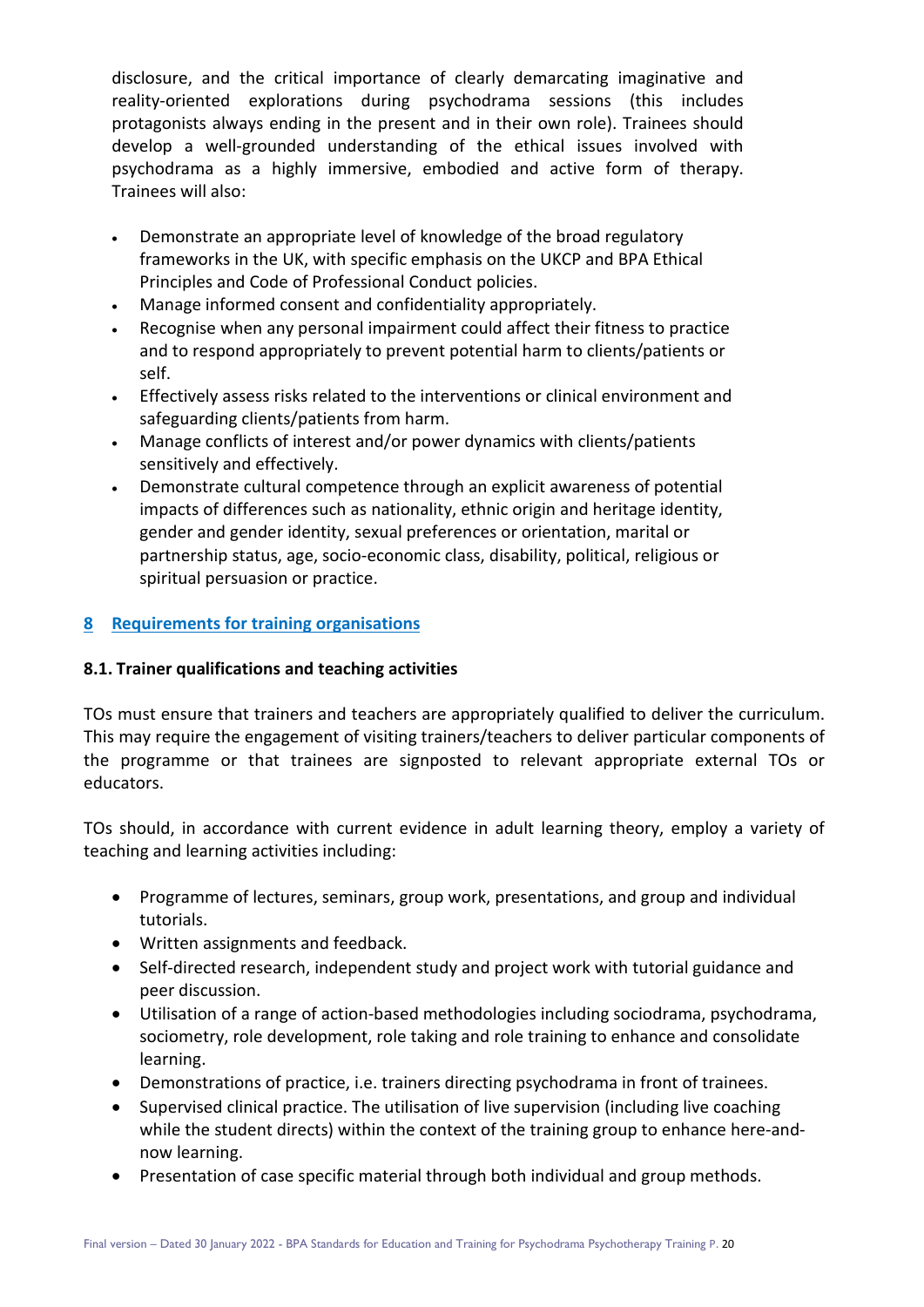#### **8.2 Academic Texts and Reading**

TOs should provide a list of core and supplementary texts. TOs should have a library system available to trainees which provide the core texts and at least some of additional recommended texts. This may include online / electronic material.

TOs should signpost trainees to relevant research articles. TOs should encourage trainees to use free electronic search engines including:

- Connectpapers.com
- pdbib.org, which hosts a comprehensive international bibliography of psychodrama
- Google scholar
- PubMed
- ResearchGate
- Psycheinfo
- Medline
- Academia.edu

# **9. Assessment, Written Work and Progression**

**9.1** TOs must appoint an **external academic examiner** to moderate the quality of academic assessments to ensure that Master's level or equivalent is demonstrated. The TAC should encourage different BPA TOs to appoint, where practicable and logistically possible, a common external academic examiner to promote consistency across all the training programmes.

**9.2** TOs must ensure that assessment processes provide a broad range of opportunities to respond to the diversity of learning styles of trainees. Assessment should avoid over-emphasis on one particular range of skills. Types of assessments include written portfolios, case studies, spoken presentations, practical assignments, directing psychodrama sessions, clinical placement practice and practice reports. The assessments should reflect the trainee's ability to work intentionally, analytically, ethically and proactively, in the specialist field of psychodrama psychotherapy.

**9.3** TOs must ensure that assessment processes are balanced appropriately within the training programme to enhance successful progression. Assessment should be an ongoing process addressed in each tutorial session to ensure that learning needs are identified by trainees, trainers and tutors.

**9.4** TOs must ensure that self- and peer-assessment is included in the learning process.

**9.5** TOs must ensure that assessment criteria and marking/grading of assessment submissions consistently demonstrate compliance with Master's level or equivalent academic standards and that grading is done according to the criteria outlined in **table 9.5.1**. **A minimum of six written assignments should be submitted by trainees**, including:

- one paper of 4,000 to 6,000 words on theory,
- one case study of 4,000 to 6,000 words;
- a paper examining research or doing a focused literature review; and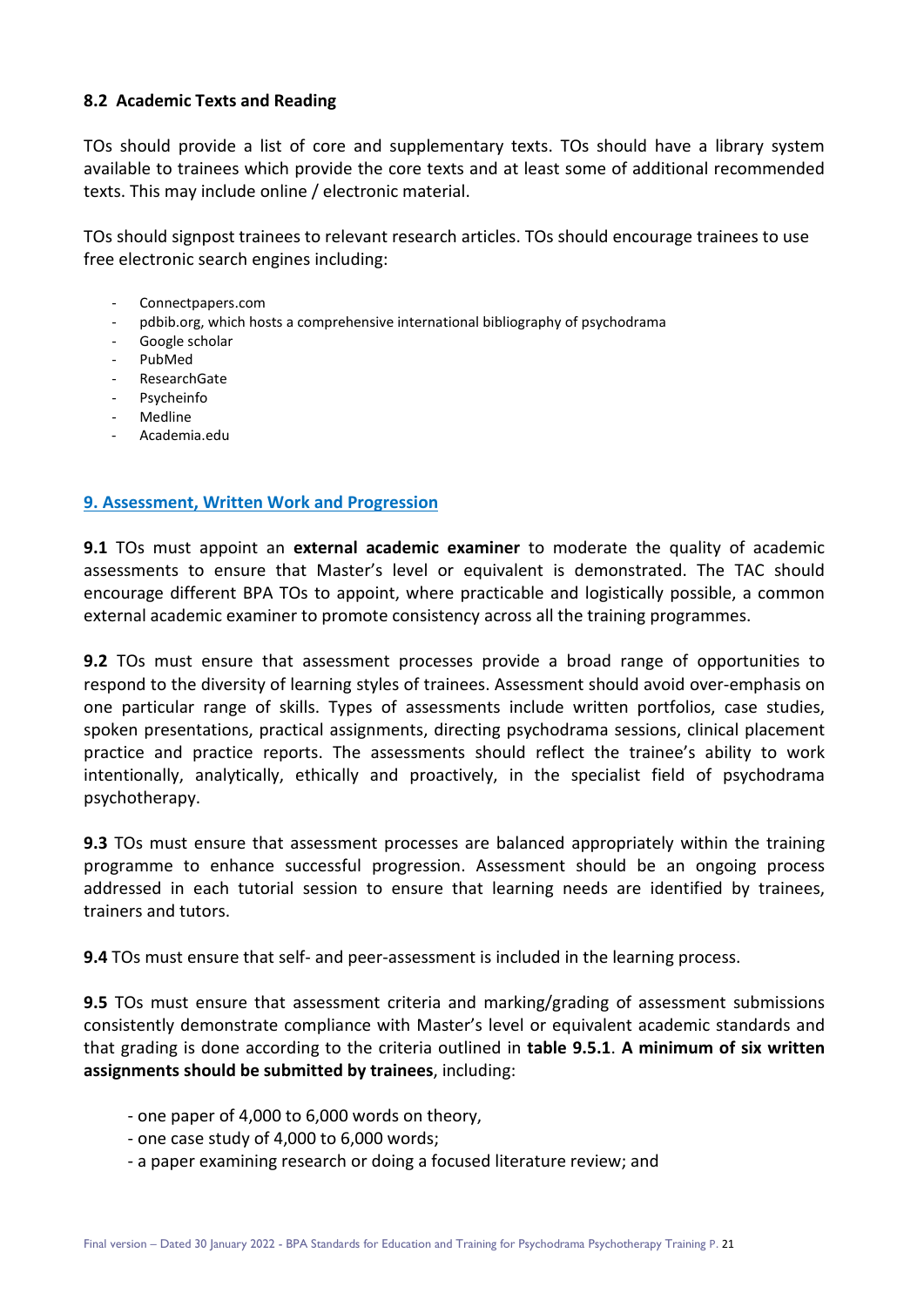- a final paper (dissertation / research thesis / extended case study) of 10,000 to 16,000 words.

Shorter written submissions (e.g. less than 6,000 words) should normally be supplemented with appropriate presentations and / or creative, multi-modal forms of consolidating and evidencing learning.

**9.6** TOs must ensure that the assessment criteria for each module or practical assignment is clearly outlined in terms of appropriate content, word length, submission and feedback deadlines and procedures to address a 'fail' grade. Trainees should normally be given feedback on formally assessed work within four to six weeks after the submission of the work.

**9.7** TOs must ensure that all written submissions are consistent with an accepted academic convention i.e. either APA or Harvard and that trainees have adequate access to information and tutorial support to enable them to meet this requirement.

**9.8** TOs must ensure that all written submissions are double marked and a percentage will be moderated by the external academic examiner as agreed with the TAC (normally not less than three per student, i.e. final dissertation + two other papers). The final dissertation submission must be moderated by the external academic examiner.

 Note: It is advised, but not required, that the external practicum examiner read the student's dissertation (or another paper submitted as part of the course).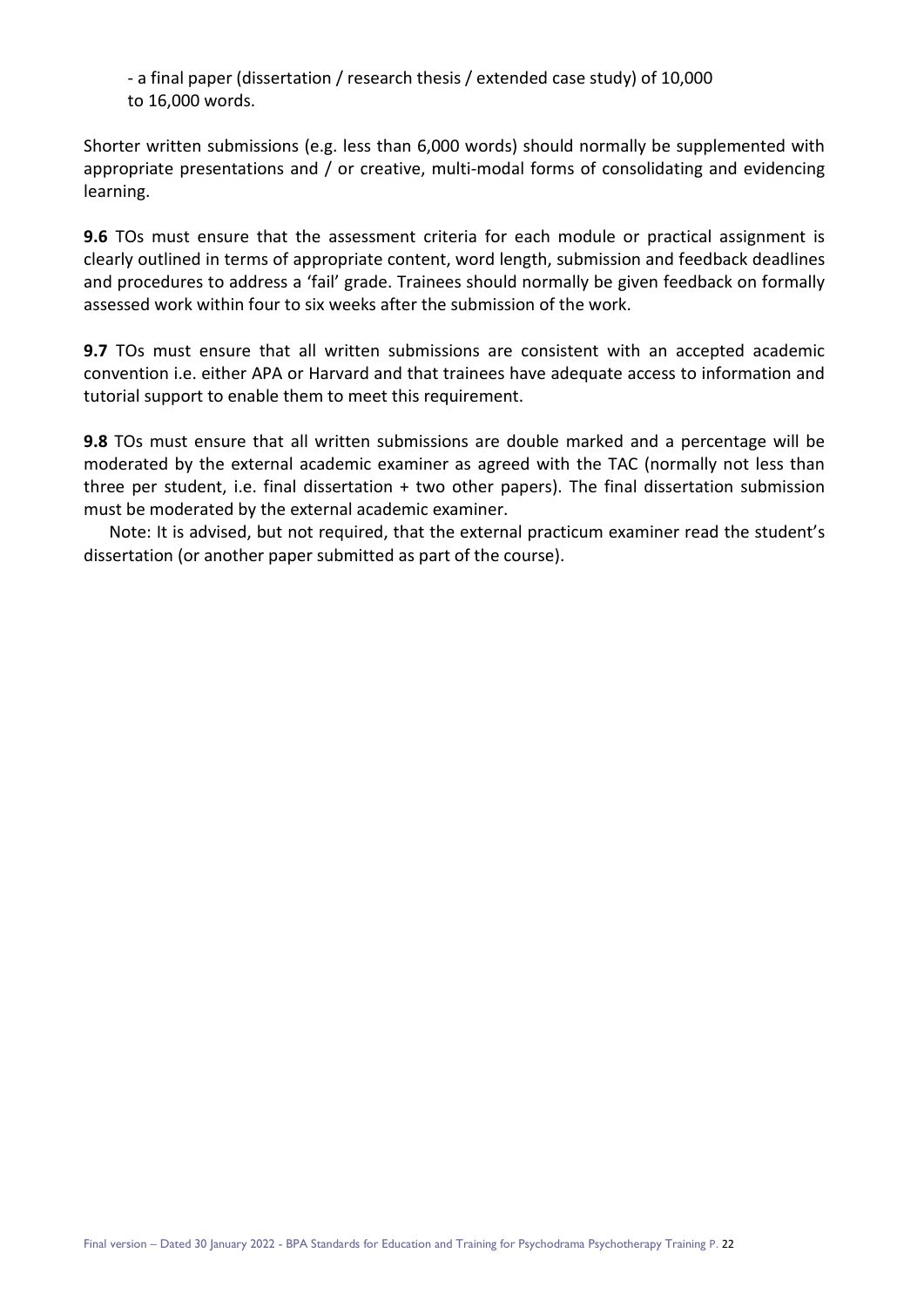| Table 9.5.1 - Marking Criteria for Written Work |                                                                                                                                                                                                                                                                                                                              |                                                                                                                                                                                                                                                                         |                                                                                                                                                                                            |                                                                                                                                                                                                                                                                                                        |  |
|-------------------------------------------------|------------------------------------------------------------------------------------------------------------------------------------------------------------------------------------------------------------------------------------------------------------------------------------------------------------------------------|-------------------------------------------------------------------------------------------------------------------------------------------------------------------------------------------------------------------------------------------------------------------------|--------------------------------------------------------------------------------------------------------------------------------------------------------------------------------------------|--------------------------------------------------------------------------------------------------------------------------------------------------------------------------------------------------------------------------------------------------------------------------------------------------------|--|
| Grade                                           | <b>RANGE OF SOURCES</b><br>(Range of sources, and<br>demonstrated understanding of<br>these sources; synthesis and<br>focusing of ideas on the topic)                                                                                                                                                                        | <b>CONTENT</b>                                                                                                                                                                                                                                                          | <b>PRESENTATION</b><br>(Length;<br>of<br>use<br>academic<br>conventions;<br>spelling, grammar,<br>paragraphing,<br>etc;<br>layout;<br>proof-<br>reading)                                   | <b>RESEARCH Specific</b><br><b>Written Assignments</b><br>This column only applies where a<br>student undertakes a piece of<br>research.                                                                                                                                                               |  |
| $70 -$<br>100%                                  | Comprehensive range of sources,<br>including sources beyond the<br>most common, i.e. reading and<br>integrating beyond the core<br>curriculum; evidence of<br>scholarship in understanding of<br>ideas and focus on the topic.<br>Excellent theoretical background,<br>showing critical appreciation of<br>underlying ideas. | Shows originality through<br>critical questioning of<br>received ideas; and<br>awareness of alternative<br>perspectives; meticulous,<br>well-supported analysis;<br>insightful<br>evaluation/conclusion/<br>implications.                                               | Is concise within<br>the requirements<br>of the task; skilled<br>use of academic<br>conventions; skilful<br>layout etc.;<br>accurate proof-<br>reading.                                    | Originality in identification of<br>question. Excellent theoretical<br>background showing critical<br>appreciation of underlying ideas.<br>Skilled research design, carefully<br>and critically applied. Insightful<br>analysis with critical and<br>innovative interpretation of any<br>implications. |  |
| 60-<br>69%                                      | Competent coverage of major<br>relevant sources; shows depth of<br>understanding of the topic;<br>relationships between ideas<br>cogently made.                                                                                                                                                                              | Critical review and synthesis<br>of ideas; coherent, realistic<br>and well-supported<br>argument; insightful use of<br>own ideas and experience;<br>perceptive appraisal of any<br>implications. Cogent,<br>theoretically-based rationale.                              | Competent control<br>of length; skilled<br>use of academic<br>conventions; clear<br>layout etc.; almost<br>all errors<br>eliminated in proof-<br>reading.                                  | Perceptive presentation of<br>questions; cogent, theoretically-<br>based rationale; good research<br>design with critical analysis of<br>data where appropriate; careful<br>appraisal of any implications.                                                                                             |  |
| 50-<br>59%                                      | Shows acquaintance with and<br>understanding of relevant key<br>concepts and issues from a range<br>of sources; ideas synthesised and<br>related to the topic.                                                                                                                                                               | Ideas organised and grouped<br>to present a coherent<br>argument; some critical<br>analysis of ideas/evidence.<br>Some relation to underlying<br>theories made.                                                                                                         | Length<br>requirements<br>observed;<br>appropriate use of<br>academic<br>conventions;<br>effective uses of<br>spelling etc; careful<br>proof-reading.                                      | Clear statement of research<br>question; a rationale is provided<br>for research approach taken and<br>some relation to underlying<br>theories made; some critical<br>analysis, discussion and<br>presentation of any results;<br>appropriate implications drawn<br>from the study.                    |  |
| 40-<br>49%                                      | Evidence of appropriate reading<br>in the field; identification of some<br>pertinent issues; some<br>superficiality in treatment of the<br>topic.                                                                                                                                                                            | Appropriate organisation;<br>some evidence of<br>understanding of ideas and<br>ability to relate ideas and<br>experience; mainly<br>descriptive with limited<br>attempt critical judgement;<br>occasional inconsistencies.<br>Some theoretical background<br>attempted. | Length<br>requirements<br>observed; basic<br>command of<br>academic<br>conventions; some<br>errors in proof-<br>reading but largely<br>accurate spelling,<br>etc.                          | A research question is given<br>though it may not be fully<br>contextualised; limited rationale;<br>some theoretical background<br>attempted; data collection<br>methods relevant; analysis<br>attempted but may lack depth;<br>some implications examined.                                            |  |
| 0-39%                                           | Limited range of ideas; shows<br>weak acquaintance with sources;<br>ideas unfocused.                                                                                                                                                                                                                                         | Disjointed organisation;<br>unsupported arguments;<br>little use of relevant<br>experience; descriptive<br>without critical analysis.<br>Theoretical background very<br>limited.                                                                                        | Length<br>requirements not<br>observed; use of<br>un-attributed<br>material;<br>incomplete<br>referencing;<br>presentation<br>marred by language<br>errors affecting<br>comprehensibility. | Research question is unclear;<br>rationale is weak; theoretical<br>background very limited;<br>methods not well chosen or<br>misapplied; analysis sketchy or<br>unjustified by data; implications<br>not asserted or untenable.                                                                        |  |

*The criteria above are to be used as a guide by markers to help to establish an overall mark. Overall mark: Less than 50% = Fail, 50% - 59% = Pass, 60% - 69% = Merit, Over 70% = Distinction*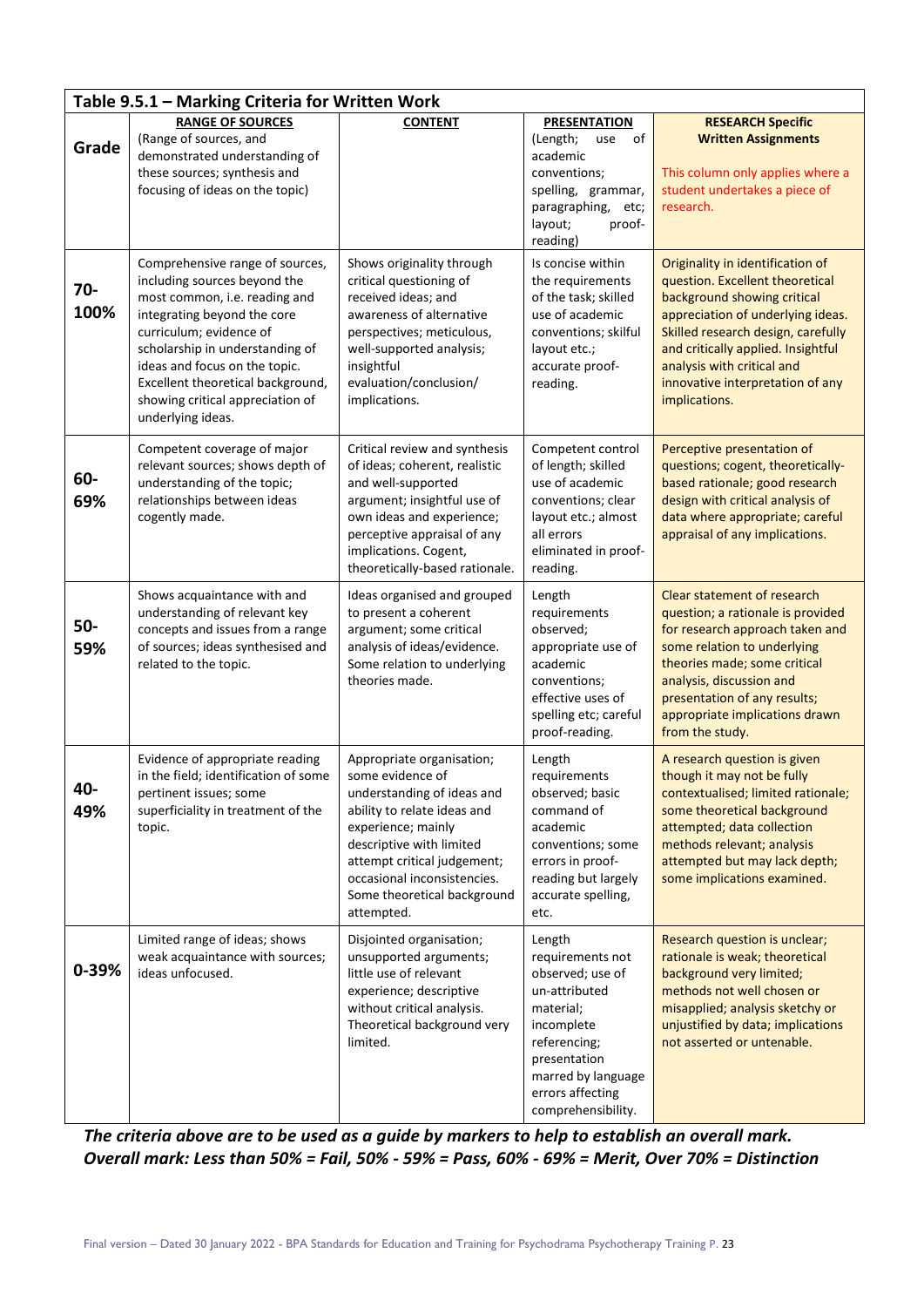**9.9** TOs must ensure that progression through training is associated with stages of academic learning and development of practical skills and competencies. Trainees must be assessed at least once a year to enable progression through the programme (i.e. progression to the next academic year or stage of the programme is not automatic, but is dependent on satisfactory completion of the requirements of the current year). Trainees must be made aware of the fact that training may be delayed or terminated at the discretion of the senior trainer or TO based on factors including, for example:

- Non-compliance with ethical standards;
- Extreme delay in meeting course requirements and progression criteria;
- Inability to perform at the required academic level and / or practical skill level for the student's stage of training;
- Non-compliance with the requirements of the course.

#### **10. Practical Skills Assessment**

**10.1** Trainees must demonstrate practical competence in directing a full psychodrama under examination conditions before being awarded the diploma.

**10.1.1** This comprises a final practical examination (practicum) and verbal reflection on the practicum directing (viva voce) which are assessed by the individual trainee's senior trainer, tutor and an **external practicum examiner**, who must be a BPA registered psychodrama trainer not affiliated to the TO.

**10.1.2** The external practicum examiner must provide a written assessment of the practicum and viva to the training organisation, which will then pass the written assessment to the student.

**10.1.3** The external practicum examiner must be available for a consultation to a trainee who has queries or complaints about their assessment. This must be done in coordination with the TO.

**10.1.4** The external practicum examiner should normally be the person who re-assesses any trainee who, having failed a practicum and viva, retakes the examination.

**10.1.5** There will be no contact with the trainee apart from an introduction and explanation of the role. If the external practicum examiner has had previous contact with the trainee, any potential conflict of interest should be addressed beforehand.

**10.1.6** A trainee who fails a practicum and viva can re-take the final practical examination after three months.

**10.2** The practicum and viva must be conducted under thoughtful examination conditions where time boundaries of the session must be agreed at the start of the exam, which should normally last between 2.5-3 hours. Adjustments will be agreed in advance where needed and appropriate. The ability to stay within agreed time boundaries for a session is an important skill for clinical and non-clinical professional practice.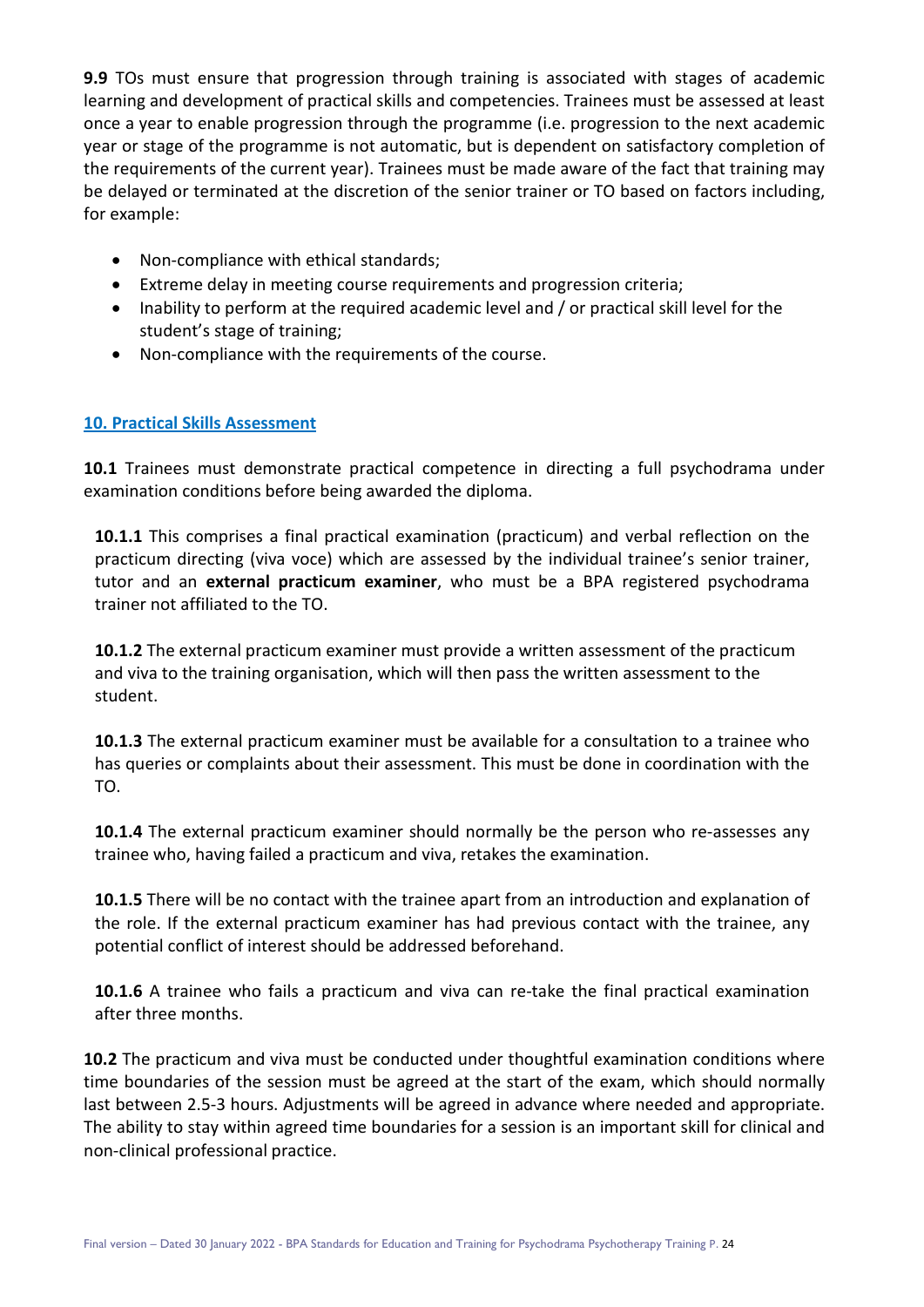**10.2.1** During the practicum, the trainee will be responsible for conducting a full psychodrama session. Adjustments will be agreed in advance where needed and appropriate.

**10.2.2** At the end of the psychodrama session, the trainee will withdraw from the group for a period of time to prepare for the viva session (a sample viva structure: ten minutes for the student to present their self-assessment of their directing, ten minutes for the group to ask questions of the student director, and ten minutes for the trainers and external practicum examiner to ask questions of the student director). During this time the group may have a break and the external practicum examiner discusses the examination with the trainer/s. During the break period, students should use this time to prepare questions for the student director. In considering whether a student will pass or fail a practicum and viva, the external practicum examiner must explicitly consider the psychological complexity of the material presented by the protagonist and the group.

**10.2.3** After the viva, either on the same day or the next, the piece of work will be processed (led by the external examiner), and the result given.

The reasons why a piece of directing may pass include:

- The director handled the process safely, therapeutically and creatively. (See table 10.3.1 for indicative assessment criteria, which may vary somewhat in each TO.)
- The quality of the director's relationship with the protagonist and group was therapeutic, demonstrating warmth, empathy and congruence.
- Techniques were used correctly.
- Sufficient awareness of and trust in the process/method was demonstrated.
- The director displayed an understanding of applied psychodramatic theory in their work with the protagonist.
- The work was good enough: perhaps there were mistakes, but the protagonist and the group gained some therapeusis and the director demonstrated sufficient skill to satisfy the group and examiner that their practice is safe and efficacious.

The reasons why a piece of directing may fail include:

- The director's practice was unsafe, power was misused or misdirected.
- The director did not attend to the needs of the group.
- The director lacked spontaneity and creativity.
- The director did not trust or use the method sufficiently.
- The director avoided significant material, gave up, froze, collapsed or abandoned the group or an individual in the group.
- The director became entangled in their own material and confused this with an individual's material; not noticing the transference or becoming caught up in the countertransference.
- The director did not complete the process, failing to achieve appropriate closure or hold the boundaries.
- The director did not show sufficient awareness of social, political, or cultural issues.
- The contract with the group was not kept and not re-negotiated when necessary.
- The director did not adhere to time boundaries (the examiner will consider the level of difficulty of the work when considering this criterion).

**10.2.4** Any trainee who has failed an exam (practicum and viva) must be offered a follow-up tutorial to process their learning experience and to provide clear feedback on their grade.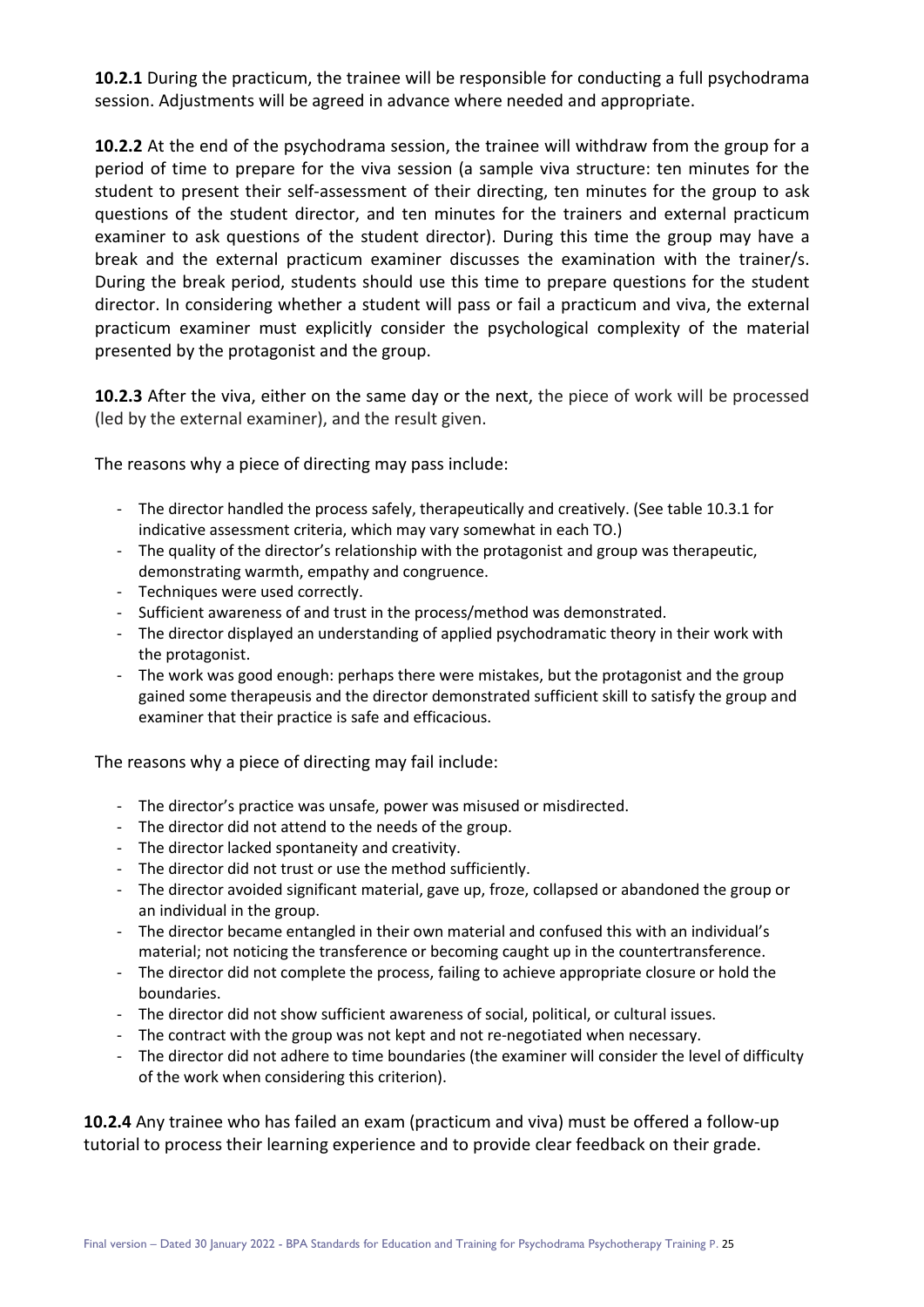**10.3** TOs should normally provide trainees with sufficient opportunities to direct psychodramas on training workshops under examination conditions to prepare for the final practicum and viva. At the same time, it is understood that a *majority of the preparation for the practicum assessment* will take place during the student's supervised clinical practice – which *includes* their use of clinical supervision. For this reason, students are strongly encouraged *not* to end their clinical practice until *after* they have taken their practicum exam. Even in circumstances where the student has ended their clinical practice, they should normally retain use of regular clinical supervision while they are in training.

Trainees must be given clear guidance on how to prepare for the final practicum and viva.

 **Competencies to be evidenced during student directing** (including the practicum exam and viva): The following checklist of competencies can be used and adapted by TOs when assessing student directors and their competence at various stages of training, including the practicum and viva. Trainees should be encouraged to take responsibility for their own learning and development, and should undertake self- and peer-assessment using this or similar / adapted processing checklists:

| This checklist is adapted from Kellerman (1992) Focus On<br>Psychodrama, London: Jessica Kingsley.                 | Yes<br>(correct<br>performance) | No<br><i>(incorrect</i><br>performance) | Inadequate<br>information<br>or<br>questionable<br>performance |
|--------------------------------------------------------------------------------------------------------------------|---------------------------------|-----------------------------------------|----------------------------------------------------------------|
| A. WARM-UP                                                                                                         |                                 |                                         |                                                                |
| 1. Was the director able to stimulate individual group members<br>sufficiently and warm them up to action?         |                                 |                                         |                                                                |
| 2. Was the director able to build sufficient cohesion and a<br>constructive working climate in the group?          |                                 |                                         |                                                                |
| 3. Was the type of warm-up exercise/s appropriately chosen?                                                        |                                 |                                         |                                                                |
| 4. Were the instructions to warm-up exercise/s sufficiently clear?                                                 |                                 |                                         |                                                                |
| 5. Was there adequate follow up to warm-up exercise/s?                                                             |                                 |                                         |                                                                |
| 6. Was the director able to help the group develop a specific theme<br>upon which to focus?                        |                                 |                                         |                                                                |
| 7. Did the director consider group dynamic aspects and sociometry<br>sufficiently at the beginning of the session? |                                 |                                         |                                                                |
| 8. Was the director sufficiently warmed up to directing?                                                           |                                 |                                         |                                                                |
|                                                                                                                    |                                 |                                         |                                                                |
|                                                                                                                    |                                 |                                         |                                                                |
|                                                                                                                    |                                 |                                         |                                                                |

#### **Table 10.3.1.** Psychodrama Director Processing Checklist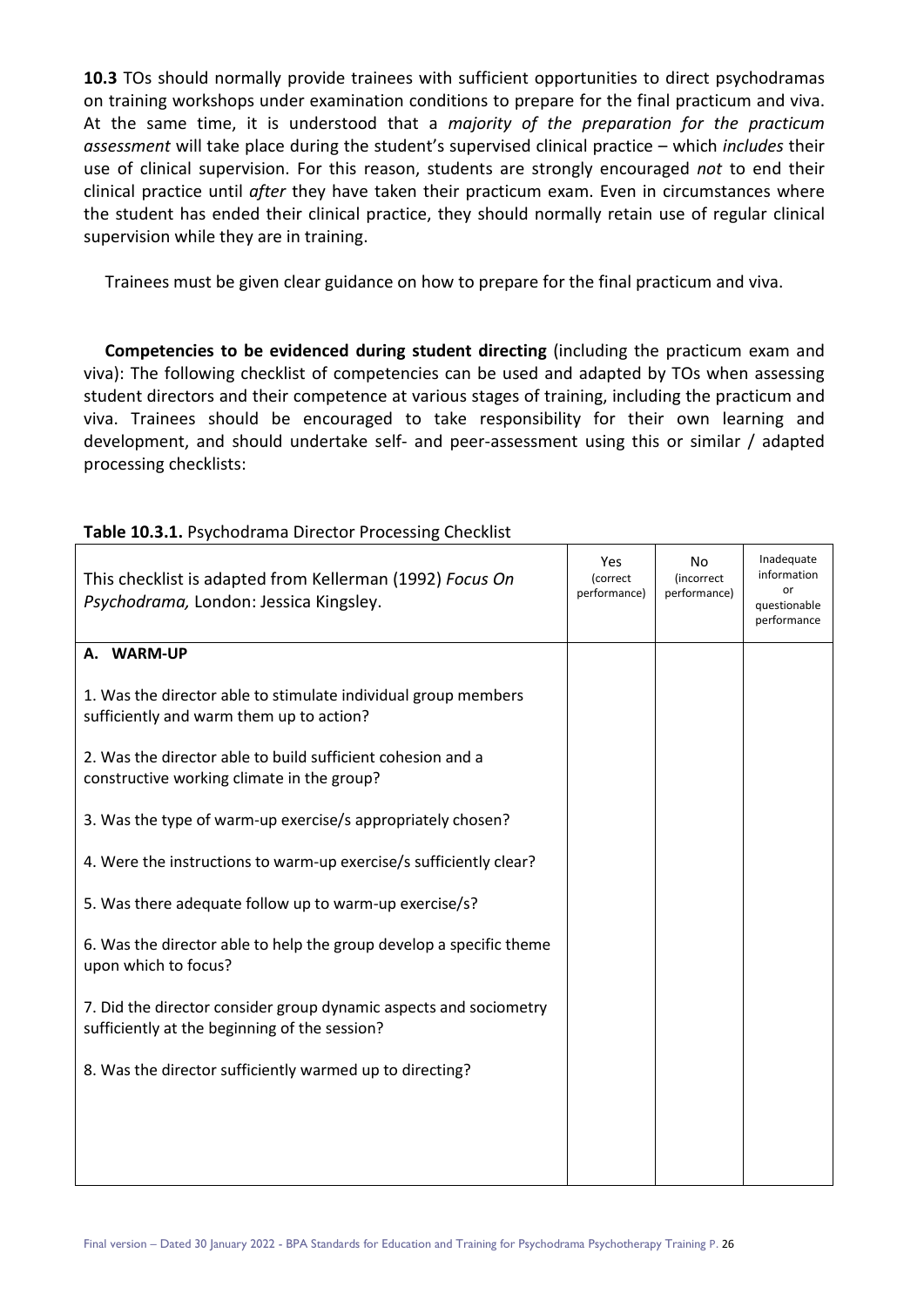| <b>B. SELECTING THE PROTAGONIST</b>                                                                                           |  |  |
|-------------------------------------------------------------------------------------------------------------------------------|--|--|
| 9. Was the protagonist selected in a suitable manner?                                                                         |  |  |
| 10. Were other potential protagonists considered and taken care<br>of?                                                        |  |  |
| <b>C. THERAPY CONTRACT (action-preparation)</b>                                                                               |  |  |
| 11. Were overall time-boundaries of the session taken into<br>consideration sufficiently before the session?                  |  |  |
| 12. Was the stage, or action-space, prepared sufficiently?                                                                    |  |  |
| 13. Was a therapeutic alliance (tele) established?                                                                            |  |  |
| 14. Was a treatment contract sufficiently negotiated?                                                                         |  |  |
| 15. Was the protagonist assisted in the transition from audience to<br>drama in a manner which developed the warm-up process? |  |  |
| D. INTERVIEWING (focusing)                                                                                                    |  |  |
| 16. Was the protagonist interviewed adequately with respect to<br>time, i.e. not too long or too short?                       |  |  |
| 17. Was a basic theme or focal issue identified correctly?                                                                    |  |  |
| 18. Was the protagonist given sufficient freedom to select the focus<br>of exploration?                                       |  |  |
| 19. Were other concerns adequately identified?                                                                                |  |  |
| 20. Were non-verbal messages of the protagonist identified?                                                                   |  |  |
| 21. Were unconscious, symptomatic, and/ or other essential clinical<br>information sufficiently gathered?                     |  |  |
| <b>Action Phase:</b>                                                                                                          |  |  |
| <b>E. SCENE SETTING</b>                                                                                                       |  |  |
| 22. Was the first scene chosen properly in terms of protagonist<br>warm-up and relevance to the focal issue?                  |  |  |
| 23. Were subsequent scenes chosen properly?                                                                                   |  |  |
| 24. Were the scenes sufficiently 'anchored', in time (when)?                                                                  |  |  |
| 25. Were the scenes sufficiently 'anchored' in place (where)?                                                                 |  |  |
| 26. Were symbolic scenes, representing the imaginary world of<br>symbols and dreams, properly staged?                         |  |  |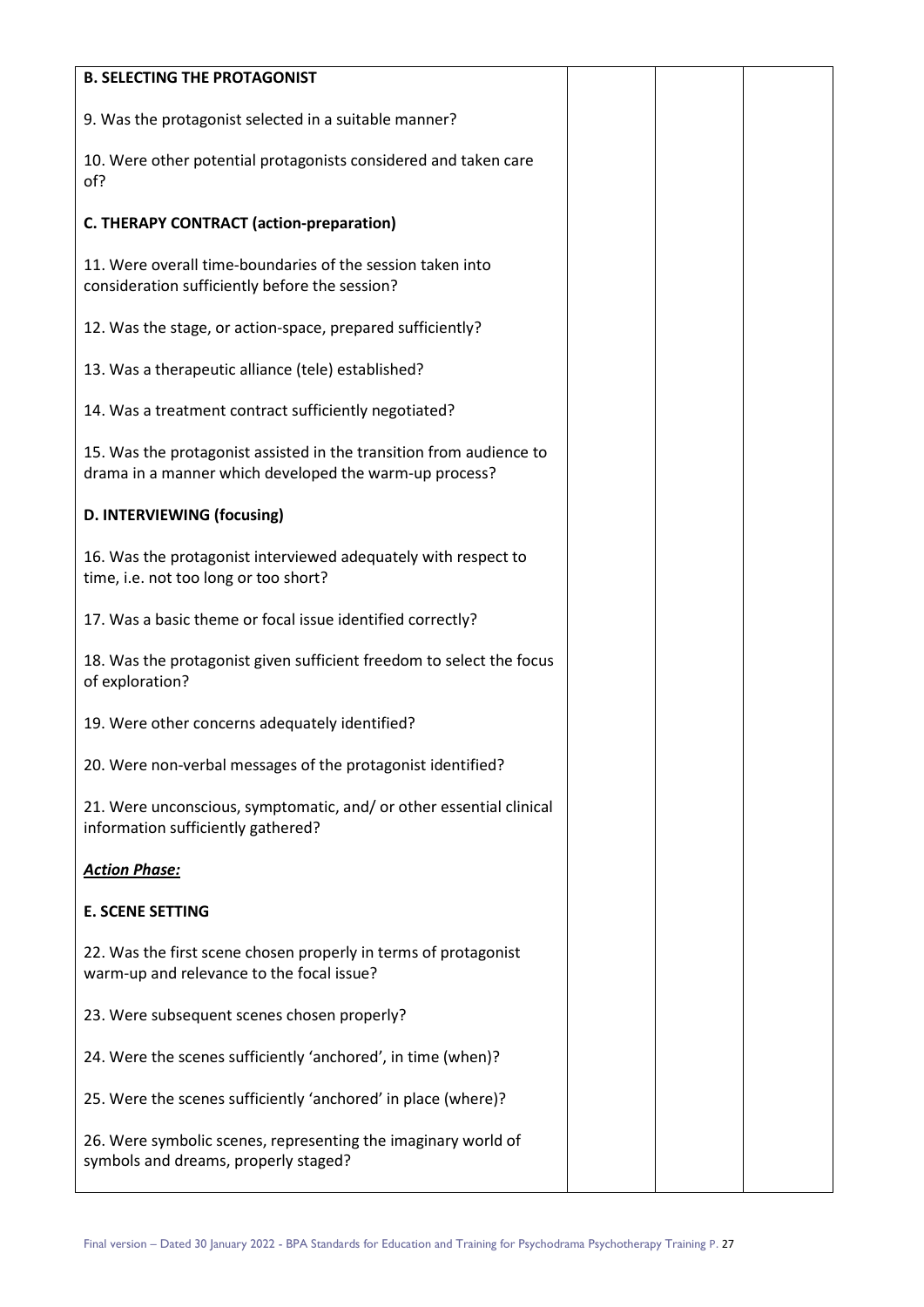| 27. Was the director able to capture the overall atmosphere of<br>location properly, so as to arouse the group's imagination? |  |  |
|-------------------------------------------------------------------------------------------------------------------------------|--|--|
| 28. Were light and sound used properly to enhance atmosphere?                                                                 |  |  |
| 29. Were relevant (and/or significant) objects used correctly?                                                                |  |  |
| 30. Were transitions between scenes correctly handled?                                                                        |  |  |
| 31. Could the group hear and see the action sufficiently?                                                                     |  |  |
| 32. Was the stage properly set for action (taking into consideration<br>the positioning of walls and furniture, for example)? |  |  |
| 33. Was the stage adequately 'cleared' between scenes?                                                                        |  |  |
| 34. Were relevant clues adequately picked up?                                                                                 |  |  |
| <b>F. PUTTING AUXILIARIES INTO ROLE</b>                                                                                       |  |  |
| 35. Were the auxiliaries chosen properly?                                                                                     |  |  |
| 36. Were the auxiliaries put into role properly, receiving sufficient<br>instructions on their role performance?              |  |  |
| 37. Were the auxiliaries optimally mobilised to function as<br>extensions of the director and protagonist?                    |  |  |
| 38. Were dysfunctional auxiliaries tactfully dismissed?                                                                       |  |  |
| 39. Were auxiliaries sufficiently protected against physical harm?                                                            |  |  |
| <b>G. ENACTMENT</b>                                                                                                           |  |  |
| <b>Beginning</b>                                                                                                              |  |  |
| 40. Was the director able to perceive important clues, identify the<br>central issues, and translate them into action?        |  |  |
| 41. Was the protagonist instructed to act in the here-and-now?                                                                |  |  |
| 42. Was the protagonist instructed to 'show' the group what<br>happened rather than talk about it?                            |  |  |
| 43. Were resistances properly identified, concretised and worked<br>through before and during the action?                     |  |  |
| 44. Was reality enacted before surplus reality (affirmation before<br>correction)?                                            |  |  |
| 45. Were the various time dimensions; past, present, and future,<br>properly differentiated?                                  |  |  |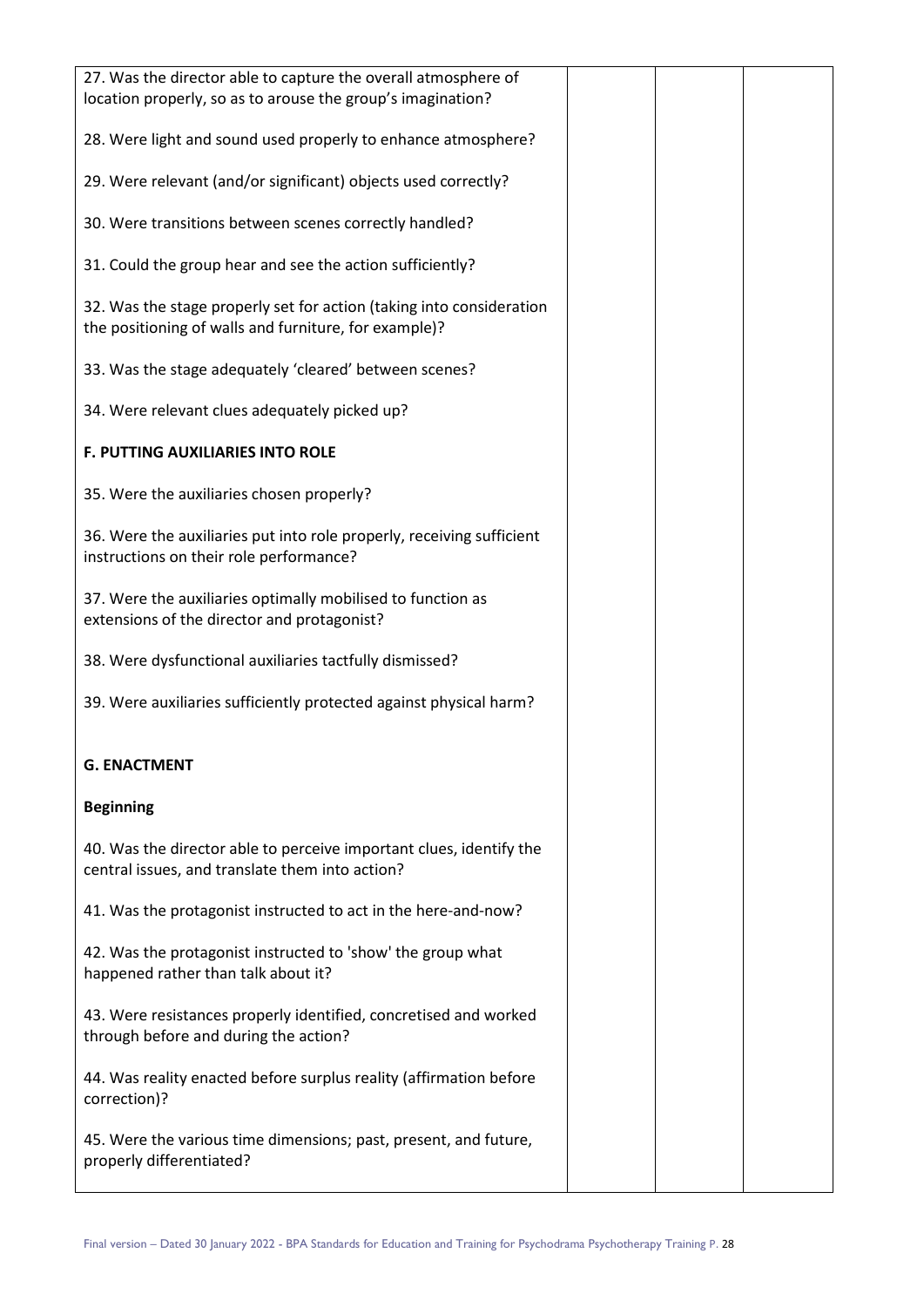| 46. Were the various reality dimensions; subjective, objective and<br>surplus reality, properly differentiated?                                                                       |  |  |
|---------------------------------------------------------------------------------------------------------------------------------------------------------------------------------------|--|--|
| 47. Was the protagonist helped to make a transition from the world<br>of experience to the world of representation?                                                                   |  |  |
| <b>Middle</b>                                                                                                                                                                         |  |  |
| 48. Did the sequence of events and scenes move logically?                                                                                                                             |  |  |
| 49. Was the technique of role reversal used correctly?                                                                                                                                |  |  |
| 50. Was the technique of doubling used correctly?                                                                                                                                     |  |  |
| 51. Was the technique of mirroring used correctly?                                                                                                                                    |  |  |
| 52. Was the technique of soliloquy used correctly?                                                                                                                                    |  |  |
| 53. Were other techniques and adjunctive methods, such as dream<br>work, axiodrama, bibliodrama, playback theatre, living newspaper,<br>magic shop, and role training used correctly? |  |  |
| 54. Did the session move from the periphery to the centre?                                                                                                                            |  |  |
| 55. Was the physical contact between director and protagonist<br>adequate?                                                                                                            |  |  |
| 56. Was the tempo of the director the same as, or in tune with, that<br>of the protagonist?                                                                                           |  |  |
| 57. Were abstractions concretised correctly?                                                                                                                                          |  |  |
| 58. Were emotional expressions maximised correctly in accordance<br>with the need of the protagonist?                                                                                 |  |  |
| 59. Was catharsis allowed to emerge spontaneously in its own time?                                                                                                                    |  |  |
| 60. Was catharsis allowed to be fully expressed?                                                                                                                                      |  |  |
| 61. Was the protagonist encouraged to complete his or her actions<br>and given the opportunity to undo and to do again'?                                                              |  |  |
| 62. Were insights correctly induced?                                                                                                                                                  |  |  |
| 63. Were new behaviours suggested and trained correctly?                                                                                                                              |  |  |
| 64. Was the involvement of the group taken into consideration, and<br>did the director maintain contact with the group, during the<br>session?                                        |  |  |
| 65. Was the protagonist sufficiently protected against physical<br>harm?                                                                                                              |  |  |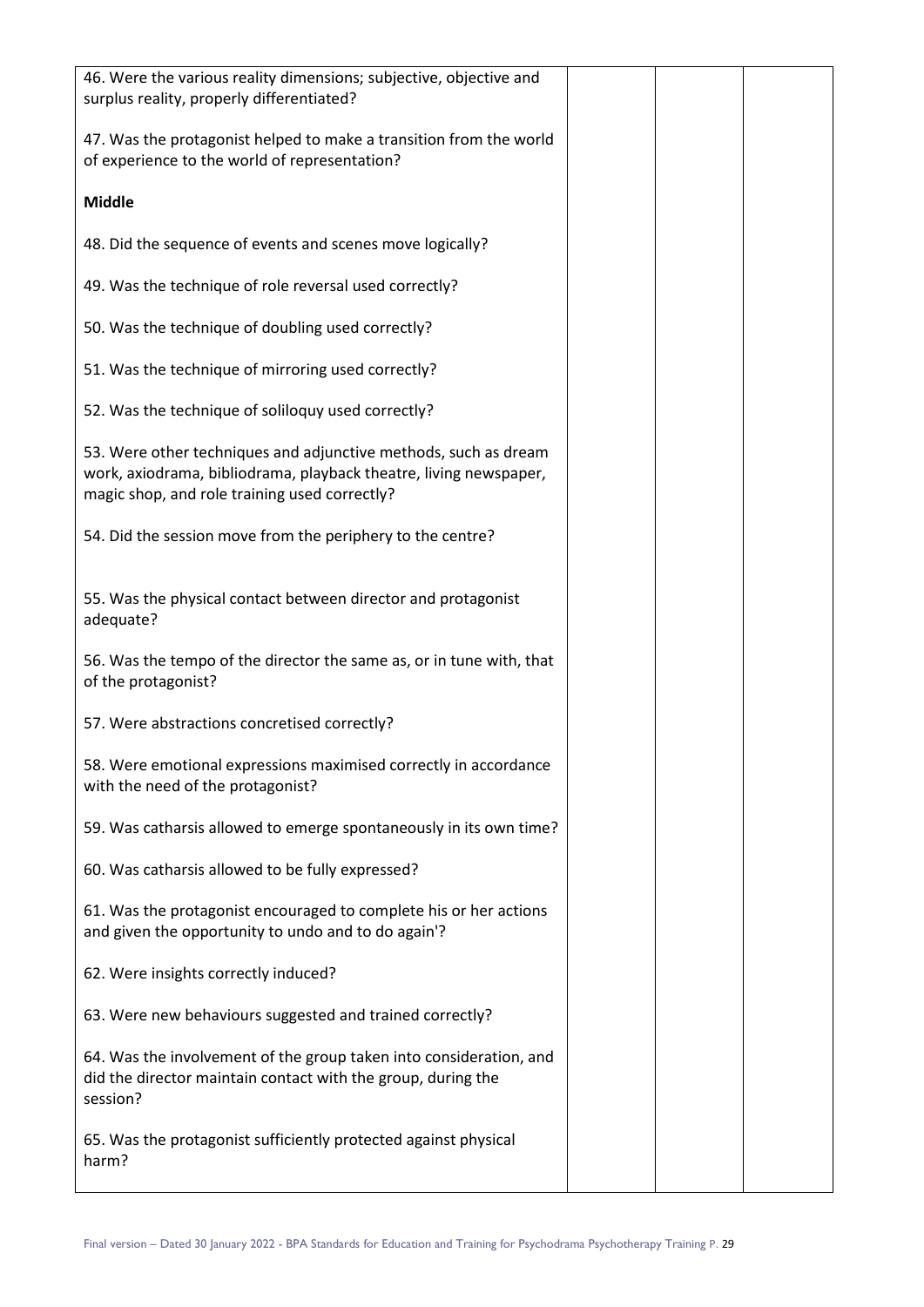| End                                                                                                         |  |  |
|-------------------------------------------------------------------------------------------------------------|--|--|
| 66. Was the psychodrama allowed to evolve by itself, without a Pre-<br>fixed strategy or a 'script'?        |  |  |
| 67. Did action end in reality?                                                                              |  |  |
| 68. Did action end in here-and-now?                                                                         |  |  |
| 69. Was the protagonist in his/her own role at the end of action?                                           |  |  |
| 70. Were adequate suggestions from the group encouraged?                                                    |  |  |
| <b>H. CLOSURE</b>                                                                                           |  |  |
| 71. Was sufficient closure provided at the end of the session?                                              |  |  |
| 72. Did the director assist the protagonist in integrating material<br>from the session?                    |  |  |
| 73. Were hints for further exploration proposed?                                                            |  |  |
| 74. Did the director encourage constructive feedback and/or<br>alternative solutions from the group?        |  |  |
| 75. Was the protagonist sufficiently helped to re-enter the group<br>after the session?                     |  |  |
| <b>I. SHARING</b>                                                                                           |  |  |
| 76. Was the protagonist's need for 'recovery time' satisfied?                                               |  |  |
| 77. Was the audience allowed its catharsis of integration in the<br>sharing portion of the drama?           |  |  |
| 78. Was de-roling of the auxiliaries encouraged when needed?                                                |  |  |
| 79. Was role-feedback encouraged?                                                                           |  |  |
| 80. Was the group allowed to respond honestly?                                                              |  |  |
| 81. Was the director able to protect the protagonist from well-<br>meaning advice and interpretations?      |  |  |
| 82. Did the director share with the group?                                                                  |  |  |
| <b>J. PROCESSING</b>                                                                                        |  |  |
| 83. Was the director willing to ask for help when stuck or in need of<br>assistance?                        |  |  |
| 84. Was there a clear rationale, a theoretical assumption, or a<br>working hypothesis behind the direction? |  |  |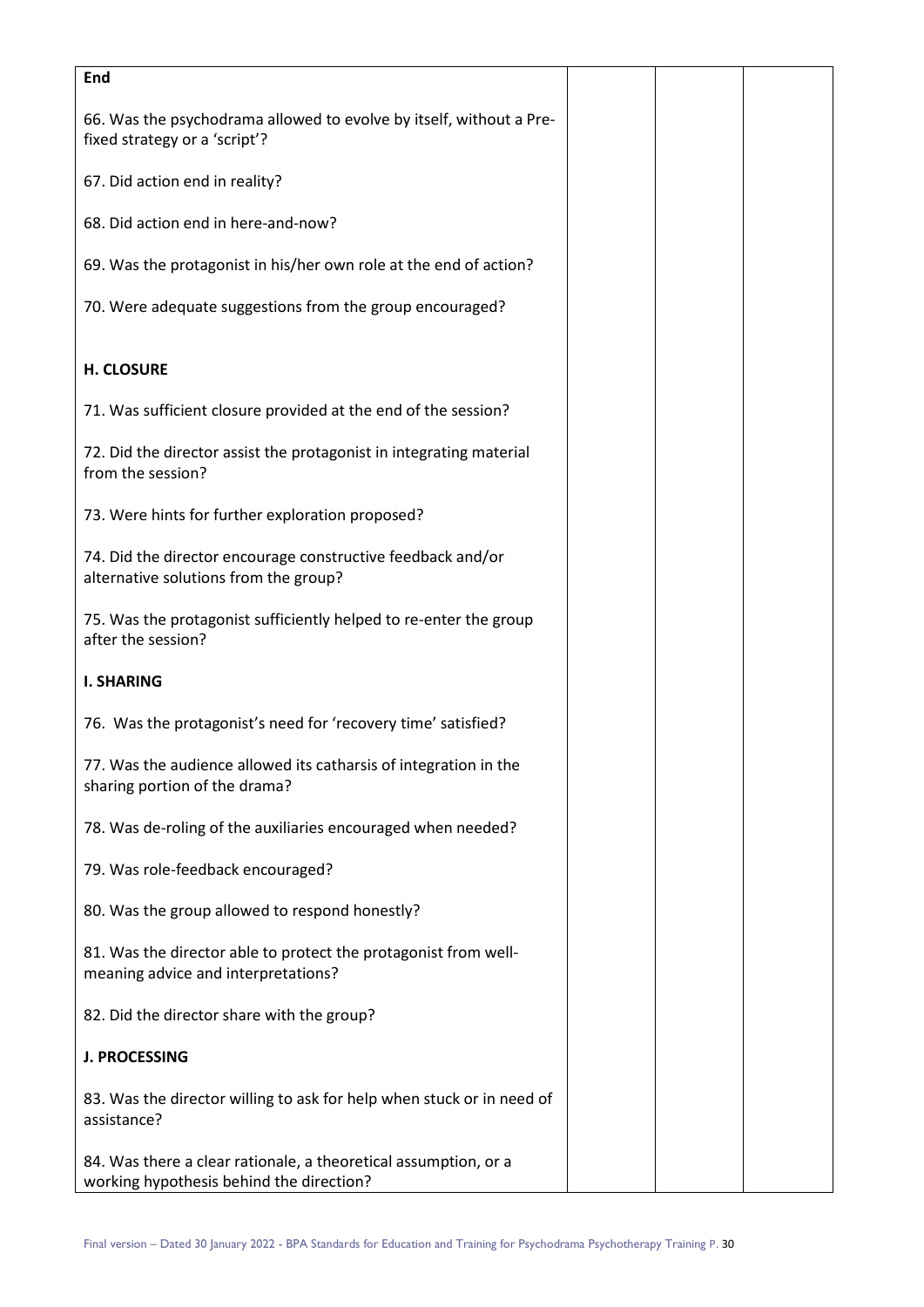| 85. Was the director able to provide a sound evaluation of his or her<br>own work?                                                                                                        |  |  |
|-------------------------------------------------------------------------------------------------------------------------------------------------------------------------------------------|--|--|
| <b>K. GENERAL</b>                                                                                                                                                                         |  |  |
| 86. Were instructions and interventions verbalised clearly?                                                                                                                               |  |  |
| 87. Were transference issues properly handled?                                                                                                                                            |  |  |
| 88. Were countertransference issues identified and properly<br>handled?                                                                                                                   |  |  |
| 89. Did the director practice according to the code of ethics;<br>(responsibility, moral standards, confidentiality, client welfare,<br>public statements, client relationships, etc.)?   |  |  |
| 90. Did the director seem to understand the protagonist (empathic<br>ability)?                                                                                                            |  |  |
| 91. Was the director able to hear correctly what was said?                                                                                                                                |  |  |
| 92. Was the director able to identify emotionally with the<br>protagonist?                                                                                                                |  |  |
| 93. Was the director able to comprehend the underlying messages<br>which were communicated by the protagonist?                                                                            |  |  |
| 94. Was the director able to report back to the protagonist, at The<br>right moment, what was understood? (timing)                                                                        |  |  |
| 95. Was the director able to verify his or her understanding and<br>correct it if mistaken?                                                                                               |  |  |
| 96. Did the director find the proper balance between support and<br>confrontation?                                                                                                        |  |  |
| 97. Did the director function well in the role of group leader<br>(establish group norms - build cohesion, encourage active<br>participation by all members, and facilitate interaction)? |  |  |
| 98. Did the director find the proper balance between leading and<br>following (working together)?                                                                                         |  |  |
| 99. Did the director function well in the role of therapist<br>(influencing, healing, changing)?                                                                                          |  |  |
| 100. Did the director seem to trust the potential power of the<br>psychodramatic method?                                                                                                  |  |  |